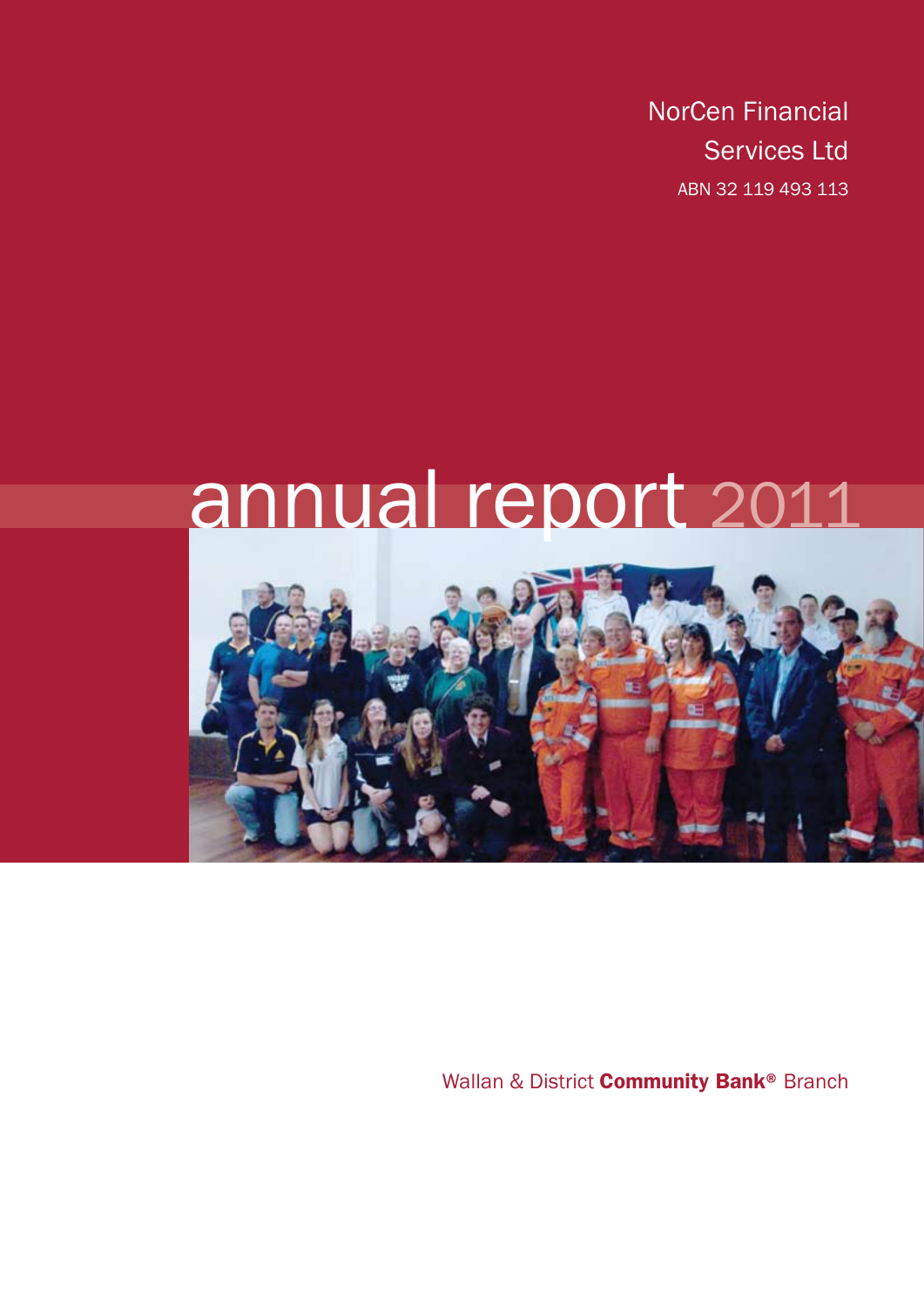## **Contents**

| <b>Chairman's report</b>                    | 2     |
|---------------------------------------------|-------|
| <b>Manager's report</b>                     | 3     |
| <b>Bendigo and Adelaide Bank Ltd report</b> | 4-5   |
| <b>Sponsorships and grants</b>              | 6     |
| Directors' report                           | 7-10  |
| <b>Financial statements</b>                 | 11-14 |
| Notes to the financial statements           | 15-28 |
| <b>Directors' declaration</b>               | 29    |
| Independent audit report                    | 30-31 |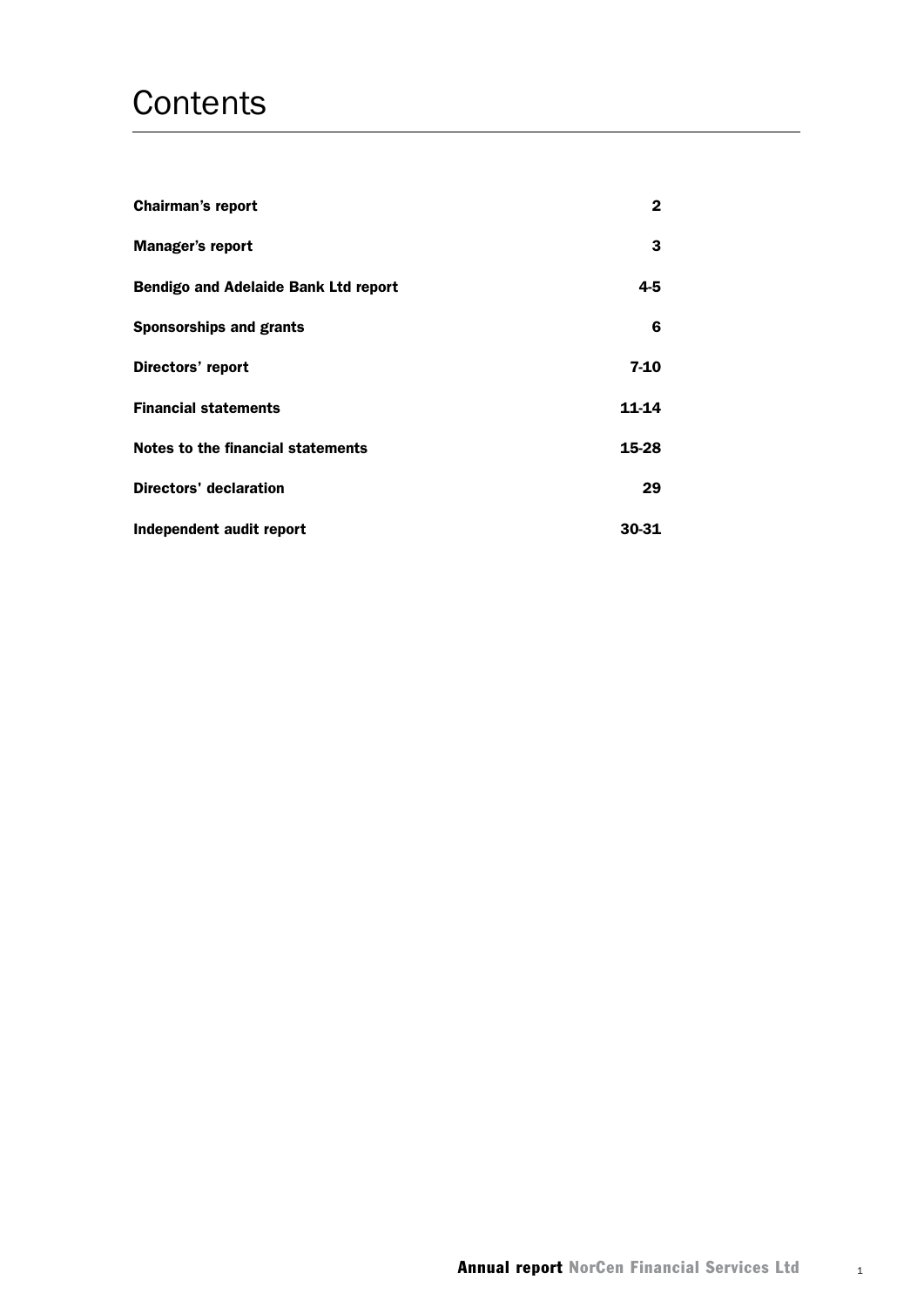# Chairman's report

### For year ending 30 June 2011

It is a real pleasure to write my first Chairman's report on behalf of NorCen Financial Services Ltd. It has been a very eventful and exciting year for the branch, the Company as well the Directors. I was appointed to this role to replace Paul Gardiner whose employer transferred him away from the district in March of this year. Although his tenure as Chair of the Company was relatively brief, Paul was a committed leader and his contribution to the Company was commendable.

The change of Chairperson also triggered another change on the Board with the appointment of Denise Daday as Company Secretary who was elected to the Board at the last AGM and whose corporate experience both here and abroad will undoubtedly be an asset to the Company. I would also like to recognise Graham Freeman, one of the founding members, who retired from the Board in this past year and thank him for his contribution. It is with pleasure that I welcome another new Director, David Pettman, who was appointed to the Board in June 2011. Sadly I would like to acknowledge the sudden and recent passing of our former Director and founding member of the Steering Committee, Graeme Bruce. He was also a very highly regarded member of our community.

On 26 June 2011, the Board held a General Meeting of the Company when shareholders were asked to consider a Company name change from Wallan & District Financial Services Limited to NorCen Financial Services Ltd. Approved by the shareholders on the night, this change better aligns the Company name with the catchment area in which we operate.

Despite the recent economic difficulties we have all faced your Company has performed very well growing the Bank footings from approximately \$58 million to \$89 million this year and producing a profit before tax of \$210,870. For this result we are greatly appreciative of our Branch Manager and his dedicated staff who are relentless in their endeavours to provide outstanding service to our growing customer base and significant business growth. In the past year as a direct result of this growth we have added one new part time branch staff member to the team and also made renovations to increase the branch office space to accommodate our financial advisor, business banker and lending staff.

As a result of the successful year the Company has had the Board has decided to reward the shareholders with a dividend of 6 cents per share. We also take this opportunity to thank you for your support of our Company and Bendigo and Adelaide Bank Ltd. We would like to encourage those shareholders who are not yet banking with our branch to consider a change and experience the high level of service our staff deliver.

The Company also continues to fulfil one of its key objectives, that is to return its profits to the community in the form of grants, sponsorships and donations. In the 2010/11 financial year this amounted to a total of \$55,450 to 32 different organisations. This financial year we have budgeted \$150,000 to be returned to the community and we could well exceed that amount.

I am pleased to present more detail information about the financial results of the Company in the following pages.

Peter Graham Chairman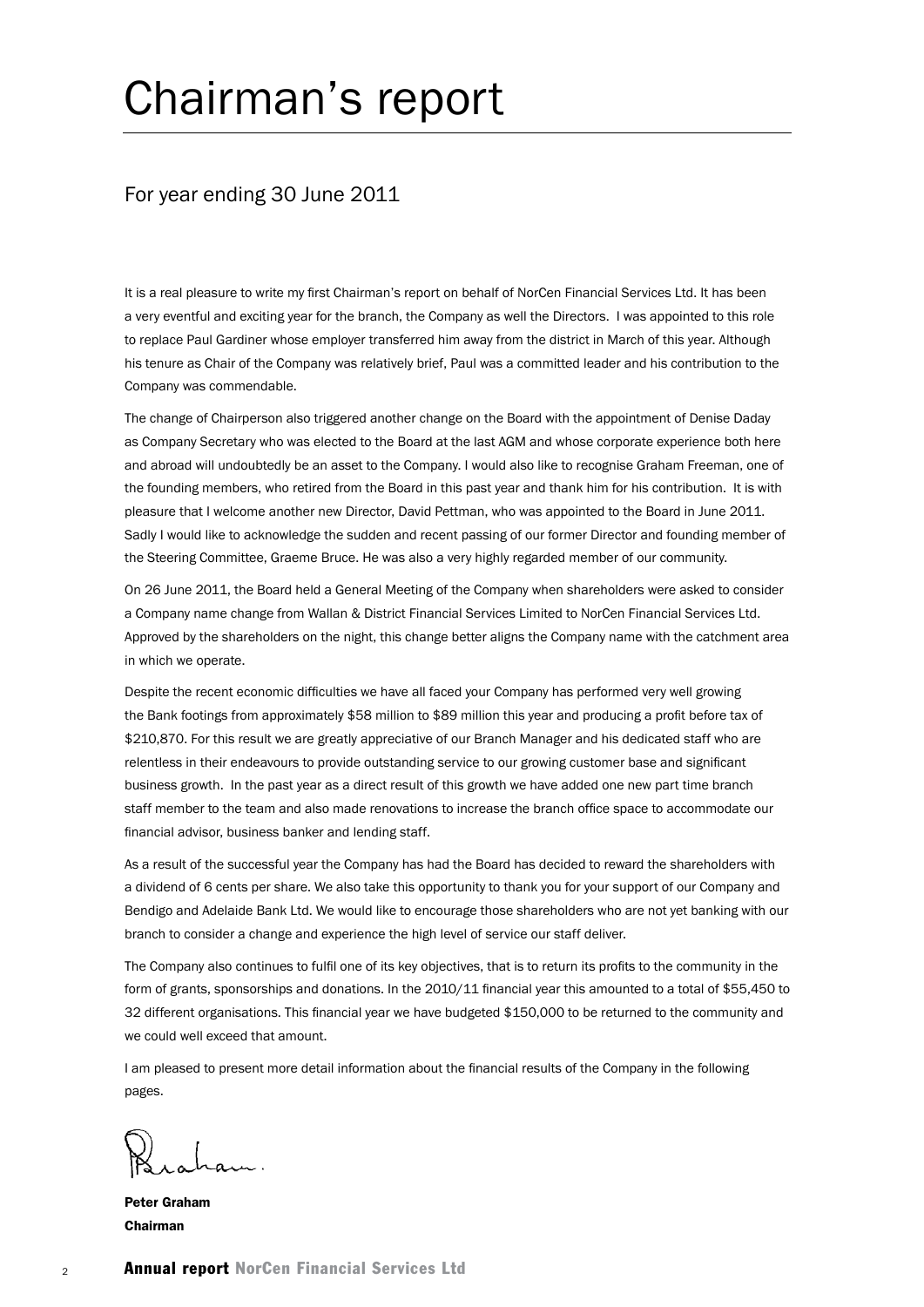## Manager's report

### For year ending 30 June 2011

This year has resulted in a number of highlights for the Wallan & District Community Bank® Branch. Our growth in all areas of the business exceeded budget, and our own expectations.

#### Highlights for the 2010-2011 year:

337% increase in Profit to \$260k.

297% growth in lending of \$23.8 million.

\$7 million growth in deposits.

47% growth in income to \$847,000.

129 Insurance policies sold.

Total Footings increased by \$30.9 million to \$89.8 million.

Community Grants/Sponsorships in excess of \$60,000.

The above is a testament to the hard work and dedication of the branch staff. During the year Kate Boulton was promoted to Customer Relationship Manager, Tracey Charry to Customer Relationship Officer and Kirsty Goddard to Senior Customer Service Officer. These promotions were well deserved. We also put on an additional Part Time Customer Service Officer, Michelle Arbon and increased the hours of our other Part Time CSO, Angela Carroll. The branch continually receives compliments from our customers and I thank the team for going above and beyond our customers' and my expectations. The branch has recently been extended with three new offices being constructed and a Board room fitted out next door.

Our aim for the next twelve months is to continue the growth of the book. We have budgeted for growth of \$16 million but this will be exceeded, and my expectations are to record growth in excess of that achieved last financial year. This will take the total business in the branch to more than \$120 million and will allow us to hand out more than \$150,000 in Grants and Sponsorships, and increase the return to shareholders via dividends. To achieve this, we will require the support of our shareholders (many who do not bank with us yet) and the whole Wallan & District community.

I would like to acknowledge Chairperson Peter Graham, and the Board of Directors of NorCen Financial Services Ltd. They have supported me and the staff 100%. As our business grows, so does their responsibilities and time required to ensure the Company meets its fiduciary requirements. The workload on the Directors has increased in proportion to the growth of the branch. I would like to thank our customers and the Wallan and District community for supporting our **Community Bank®** branch and helping make it the success it is. The Community Bank<sup>®</sup> concept was founded on the belief that successful customers and successful communities create a successful bank - in that order. Wallan & District Community Bank® Branch is testament to this concept.

Kevin Hannam Branch Manager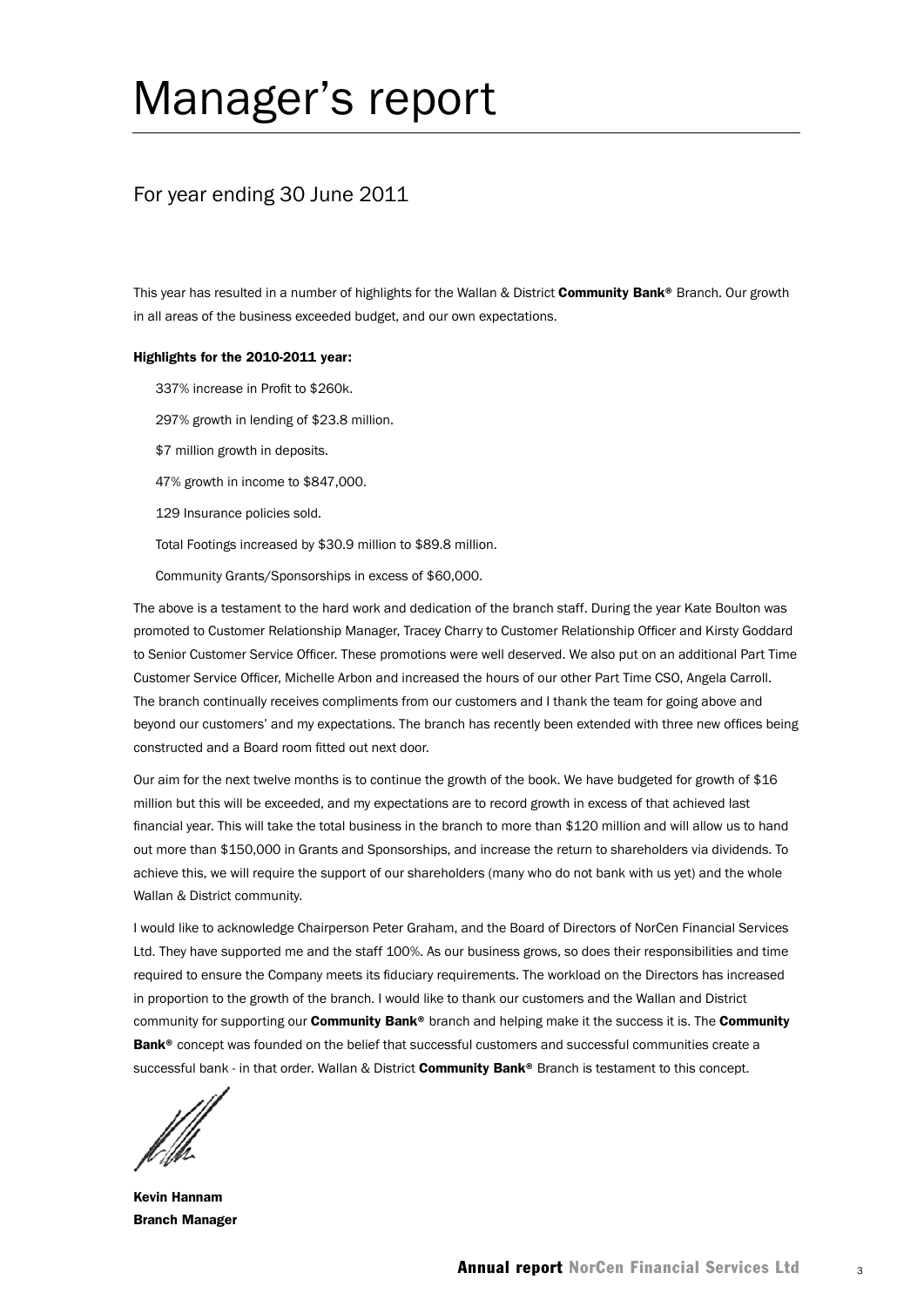# Bendigo and Adelaide Bank Ltd report

## For year ending 30 June 2011

As **Community Bank®** shareholders you are part of something special, a unique banking movement which has evolved into a whole new way of thinking about organising and strengthening community.

Together, we have reached new heights and achieved many great successes, all of which has been underpinned by our commitment and dedication to the communities we're a part of.

Together we're making extraordinary progress, with more than \$58.25 million returned to support community groups and endeavours since the network was established in 1998.

The returns grow exponentially each year, with \$469 thousand returned within the first five years, \$8.15 million within the first eight and \$22.58 million by the end of the first decade of operation. Based on this, we can predict the community returns should top \$100 million within the next three years, which equates to new community facilities, better health care, increased transport services and generally speaking, more prosperous communities.

Together, we haven't just returned \$58.25 million; there is also the flow on economic impact to consider. Bendigo and Adelaide Bank is in the process of establishing an evidential basis that captures the complete picture and the economic outcomes these initiatives generate. However, the tangible outcomes are obvious. We see it in tenanted shops, increased consumer traffic, retained local capital and new jobs but we know that there are broader elements of community strength beyond the economic indicators, which demonstrate the power of our community models.

It is now evident that branches go through a clear maturity phase, building customer support, generating surpluses and establishing a sustainable income stream. This enables Boards to focus less on generating business and more on the community's aspirations. Bendigo is facilitating this through Director engagement and education, community consultations and other community solutions (Community Enterprise Foundation™, Community Sector Banking, Community Telco, Generation Green™ and Community Enterprises) that will provide Boards with further development options.

In Bendigo, your **Community Bank®** Board has a committed and successful partner. Our past efforts and continued commitment to be Australia's leading customer-connected bank, that is relevant, connected and valued, is starting to attract attention and reap rewards.

In January, a Roy Morgan survey into customer satisfaction saw Bendigo Bank achieve an industry leading score among Australian retail banks. This was the first time Bendigo Bank has led the overall results since August 2009.

In May, Fitch Ratings upgraded Bendigo and Adelaide Banks Long-Term Issuer Default Rating (IDR) to A- from BBB+. This announcement saw us become the first Australian bank – and one of the very few banks globally – to receive an upgrade since the Global Financial Crisis.

Standard & Poor's revised credit rating soon followed seeing Bendigo and Adelaide Bank shift from BBB+ stable, to BBB+ positive. These announcements reflect the hard and diligent work by all our staff, our sound risk management practices, low-risk funding and balance sheet structure, sound capital ratios and a sustained improvement in profitability.

The strength of our business model – based on our commitment to our customers and the communities that we operate in – is being recognised by all three ratings agencies.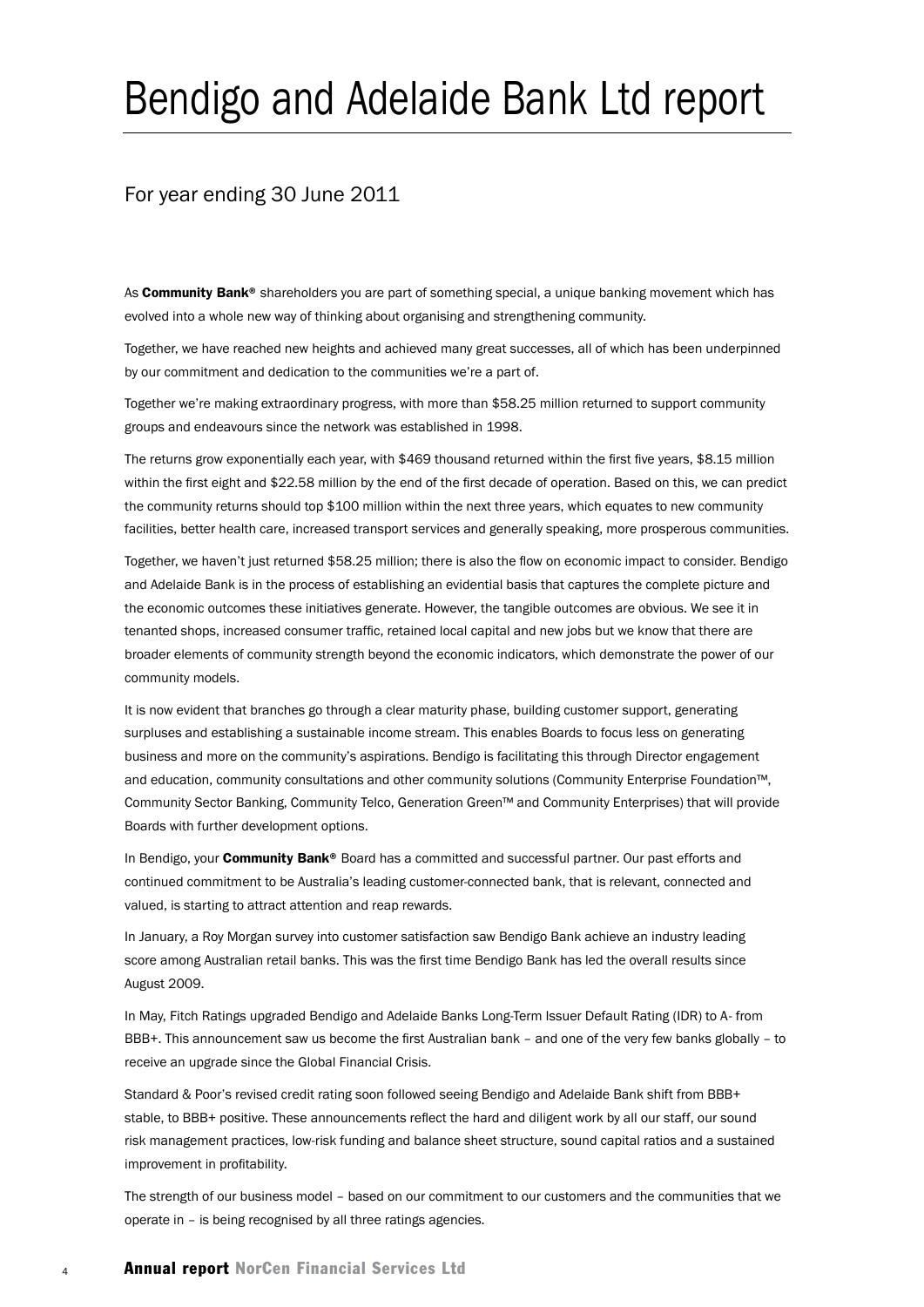## Bendigo and Adelaide Bank Ltd report continued

Over the past year the bank has also added more than 700 additional ATMs through a network sharing agreement with Suncorp Bank, which further enhances our customers' convenience and expands our footprint across the country. In addition to this a further 16 Community Bank® branches were opened.

The bank has also had a renewed focus on business banking and re-launched our wealth management services through Bendigo Wealth, which oversees the Adelaide Bank, Leveraged Equities, Sandhurst Trustees and financial planning offering.

The Community Bank® model is unique and successful, it's one of our major points of difference and it enables us to connect with more than 550,000 customers, in excess of 270 communities and make a difference in the lives of countless people.

We are very proud of the model we have developed and we're very thankful for the opportunity to partner with communities to help build their balance sheets.

We thank you all for the part you play in driving this success.

JU JAL.

Russell Jenkins Executive Customer and Community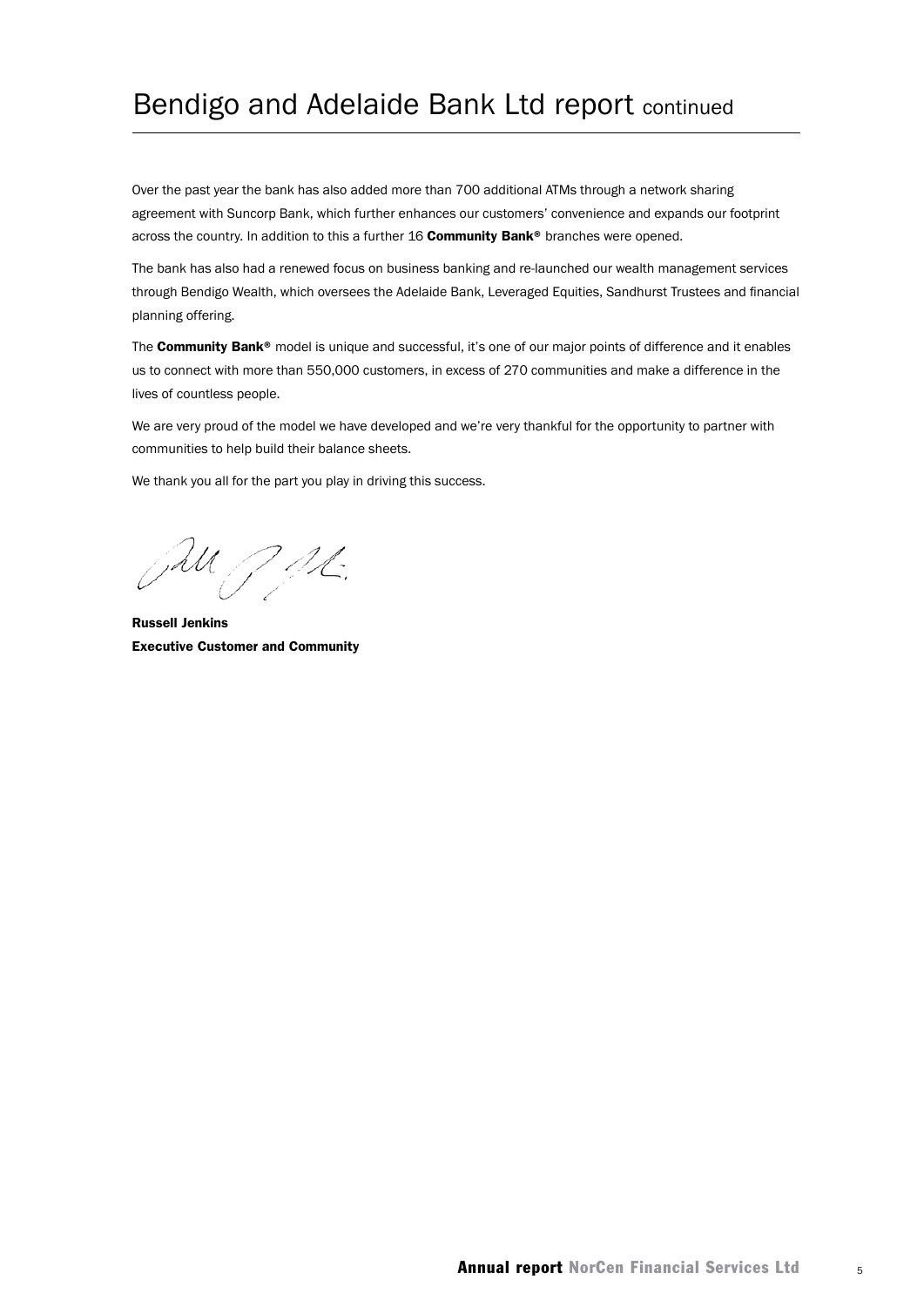# Sponsorships and grants

## For year ending 30 June 2011

Donations – Sponsorships – Gifts

These community groups, organisations or sporting clubs have benefited from your Wallan & District Community Bank<sup>®</sup> Branch in the last 12 months:

| Apex Club of Mitchell                    | Wallan Play Group                                  |
|------------------------------------------|----------------------------------------------------|
| Broadford Junior Football & Netball Club | Wallan Chamber of Commerce                         |
| Freedom Care Inc.                        | Wallan Secondary College                           |
| Kilmore Agricultural Society             | Wallan Basketball Inc                              |
| Kilmore Racing Inc                       | Wallan Football & Netball Club                     |
| Kilmore & District Hospital              | <b>Wallan Community Group</b>                      |
| Killara Children's Centre                | Wallan Bowls Club                                  |
| Kilmore Kookaburra Guides                | Wallan Junior Football Club                        |
| Kilmore Junior Football Club             | Wallan & District Cricket Club                     |
| Mitchell Ranges Soccer Club              | Wallan & District Junior Basketball Association    |
| Mitchell Photograhpy Club                | Wombats Junior Golf Club Hidden Valley             |
| Rotary Club of South Mitchell            | What's New Newspaper                               |
| State Emergency Service Kilmore          | <b>Wandong Primary School</b>                      |
| Variety Club Victoria                    | <b>Wandong Music Festival</b>                      |
| Wallan Police Anti Theft Signs           | Wandong & Heathcote Junction Community Group       |
| <b>Wallan Primary School</b>             | Wallan Mechanics Institute Committee of Management |

Banking at your Wallan & District Community Bank® Branch or at the Bendigo Bank Agency at Broadford has enabled these community distributions.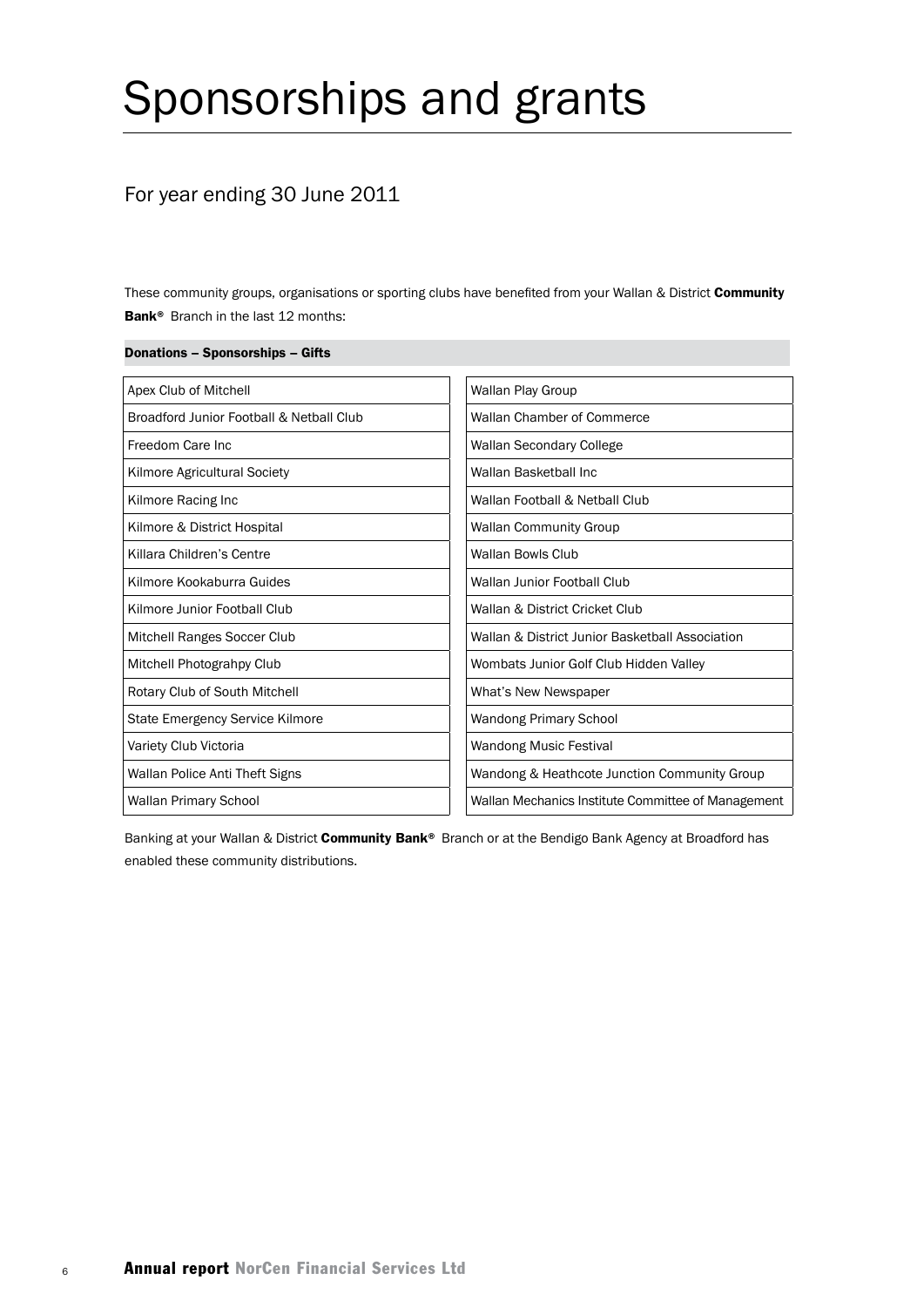# Directors' report

## For the financial year ended 30 June 2011

Your Directors submit their report of the Company for the financial year ended 30 June 2011.

#### Directors

The names and details of the Company's Directors who held office during or since the end of the financial year are:

| <b>Peter Roylance</b>                              | <b>Paul Gardiner</b> (resigned 22 March 2011)    |
|----------------------------------------------------|--------------------------------------------------|
| Director                                           | Chairman                                         |
| <b>Electrical Supervisor</b>                       | Police Officer                                   |
| Graham Freeman (resigned 17 November 2010)         | <b>Peter Graham</b>                              |
| Director                                           | Chairman                                         |
| Semi-Retired                                       | <b>Small Business Operator</b>                   |
| <b>Susan Marstaeller</b>                           | <b>Walter Mott</b>                               |
| Director                                           | <b>Director</b>                                  |
| Office Administrator                               | <b>Businessman</b>                               |
| Andrzej Skora                                      | <b>Trevor Tobias</b>                             |
| Director                                           | <b>Director</b>                                  |
| Accountant                                         | <b>Company Director</b>                          |
| <b>Greg Marshall</b>                               | <b>Denise Daday</b> (appointed 18 November 2010) |
| Director                                           | <b>Director</b>                                  |
| Retired                                            | <b>Businesswoman</b>                             |
| $D_{\rm crit}$ d Detturen (anneinted 00 lune 0011) |                                                  |

**David Pettman** (appointed 28 June 2011) Director Administration Manager

Directors were in office for this entire year unless otherwise stated.

#### Principal activities

The principal activities of the Company during the course of the financial year were in providing Community Bank<sup>®</sup> services under management rights to operate a franchised branch of Bendigo and Adelaide Bank Ltd.

There has been no significant changes in the nature of these activities during the year.

#### Review of operations

The Company changed its name from Wallan & District Financial Services Limited to Norcen Financial Services Ltd on 18 July 2011.

The profit of the Company for the financial year after provision for income tax was \$145,680 (2010: \$48,220).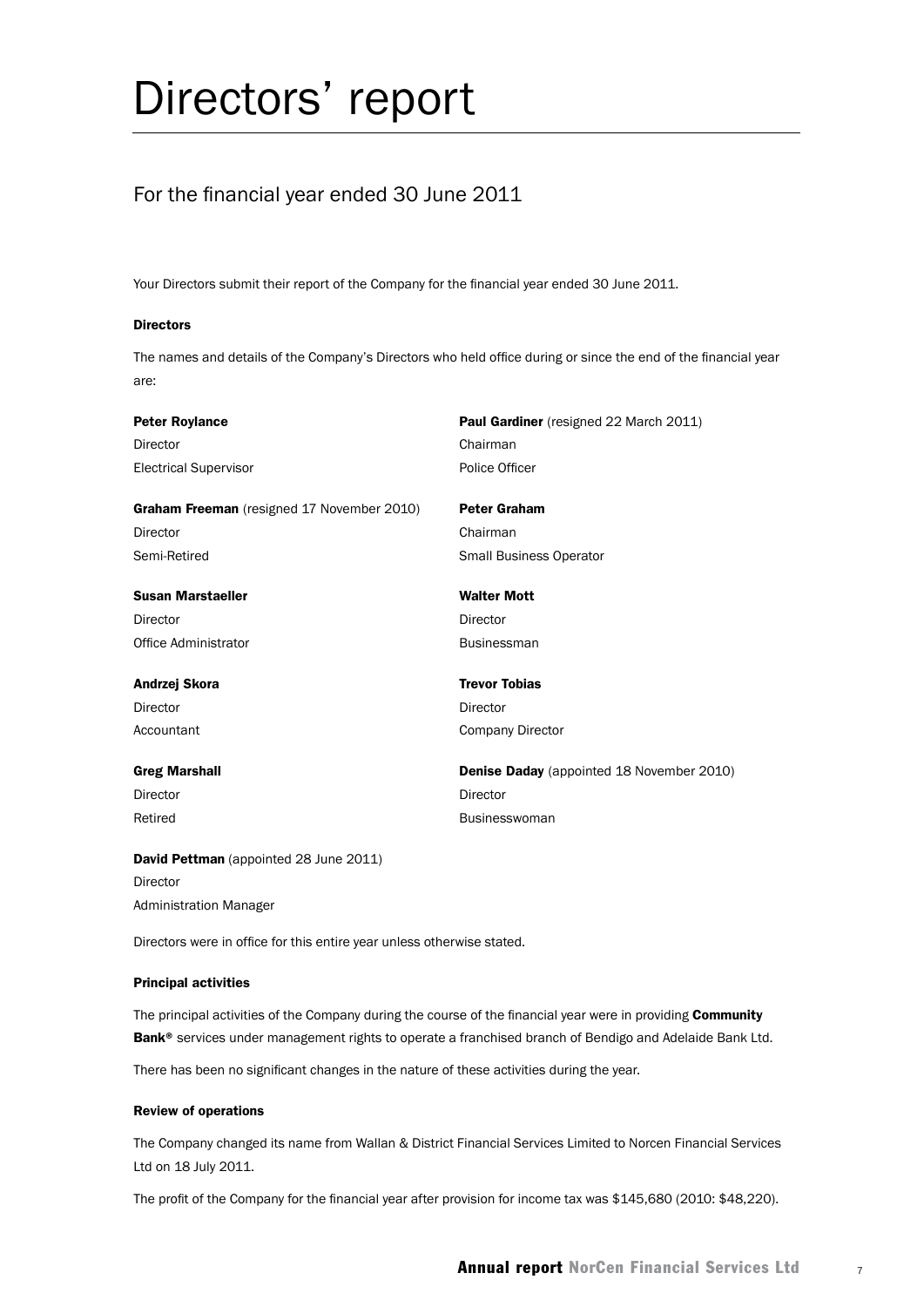#### Significant changes in the state of affairs

In the opinion of the Directors there were no significant changes in the state of affairs of the Company that occurred during the financial year under review not otherwise disclosed in this report.

#### Significant events after the balance date

Since the balance date, world financial markets have shown volatility that may have an impact on investment earnings in the 2011/12 financial year. The Company continues to maintain a conservative investment strategy to manage the exposure to market volatility.

There are no other matters or circumstances that have arisen since the end of the financial year that have significantly affected or may significantly affect the operations of the Company, the results of those operations or the state of affairs of the Company, in future years.

#### Likely developments

The Company will continue its policy of providing banking services to the community.

#### Remuneration report

No Director has received or become entitled to receive, during or since the financial year, a benefit because of a contract made by the Company, controlled entity or related body corporate with a Director, a firm which a Director is a member or an entity in which a Director has a substantial financial interest apart from the following.

Newspaper House Pty Ltd and James Yeates Printing Pty Ltd, of which Walter H Mott is a Director and shareholder, received a fee of \$1,900 (2010: \$1,916) for advertising and printing services supplied during the year ended 30 June 2011.

This statement excludes a benefit included in the aggregate amount of emoluments received or due and receivable by Directors shown in the Company's accounts, or the fixed salary of a full-time employee of the Company, controlled entity or related body corporate.

#### Indemnification and insurance of Directors and Officers

The Company has agreed to indemnify each Officer (Director, Secretary or employee) out of assets of the Company to the relevant extent against any liability incurred by that person arising out of the discharge of their duties, except where the liability arises out of conduct involving dishonesty, negligence, breach of duty or the lack of good faith. The Company also has Officers Insurance for the benefit of Officers of the Company against any liability occurred by the Officer, which includes the Officer's liability for legal costs, in or arising out of the conduct of the business of the Company or in or arising out of the discharge of the Officer's duties.

Disclosure of the nature of the liability and the amount of the premium is prohibited by the confidentiality clause of the contract of insurance. The Company has not provided any insurance for an Auditor of the Company or a related body corporate.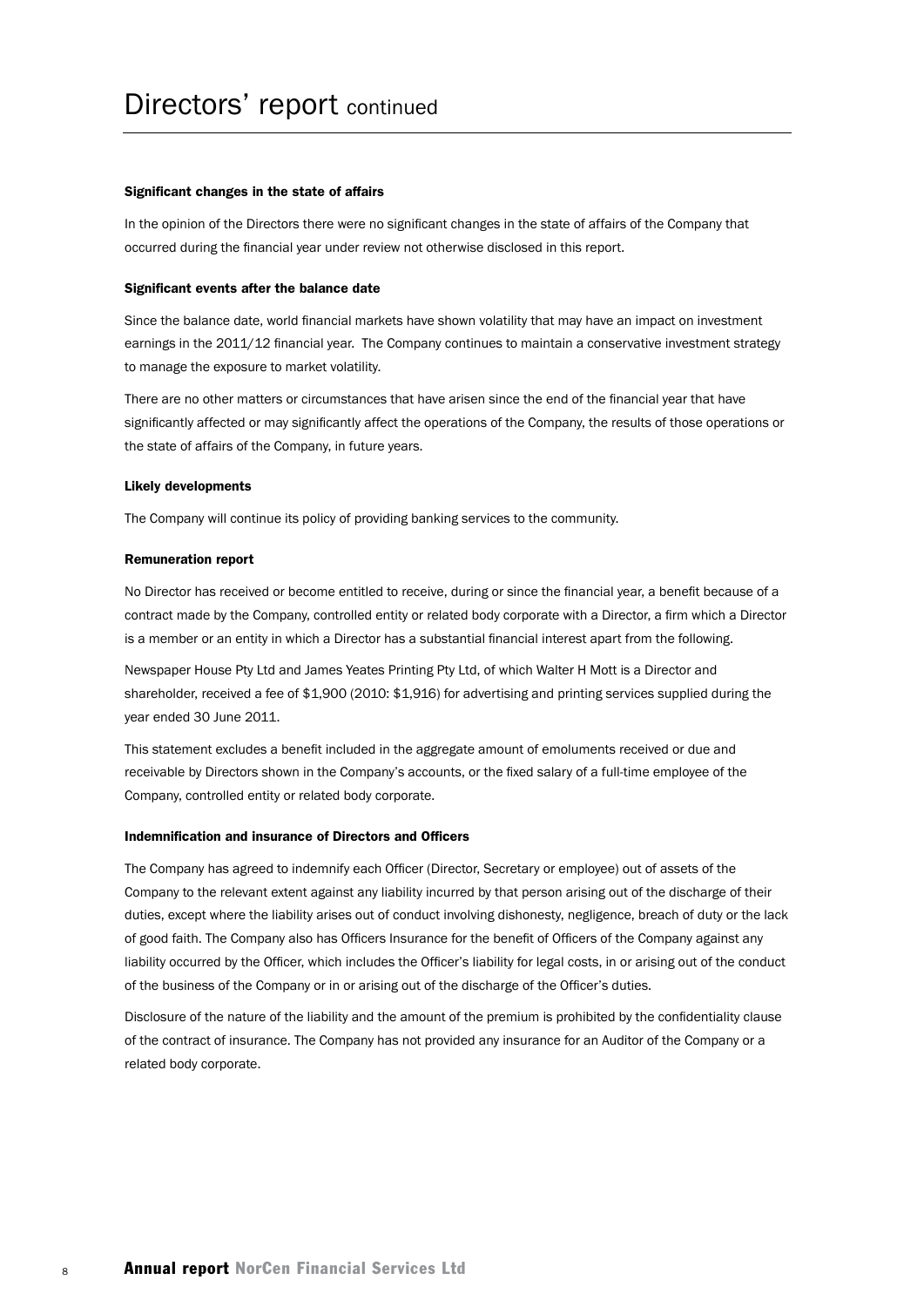#### Directors' meetings

The number of Directors' meetings attended during the year were:

| <b>Director</b>                            | <b>Board</b><br>meetings $*$ | <b>Audit committee</b><br>meetings $*$ |
|--------------------------------------------|------------------------------|----------------------------------------|
| Peter Roylance                             | 9(11)                        | N/A                                    |
| Paul Gardiner (resigned 22 March 2011)     | 8(8)                         | N/A                                    |
| Graham Freeman (resigned 17 November 2010) | 4(4)                         | N/A                                    |
| Peter Graham                               | 8(11)                        | N/A                                    |
| Susan Marstaeller                          | 9(11)                        | 9(11)                                  |
| <b>Walter Mott</b>                         | 10(11)                       | N/A                                    |
| Andrzej Skora                              | 9(11)                        | 9(11)                                  |
| <b>Trevor Tobias</b>                       | 9(11)                        | N/A                                    |
| <b>Greg Marshall</b>                       | 7(11)                        | N/A                                    |
| Denise Daday (appointed 18 November 2010)  | 7(7)                         | N/A                                    |
| David Pettman (appointed 28 June 2011)     | 1(1)                         | N/A                                    |

# The first number is the meetings attended while in brackets is the number of meetings eligible to attend. N/A - not a member of that Committee.

#### Company Secretary

Peter Graham was Company Secretary of Norcen Financial Services Ltd since inception. Denise Daday was appointed Company Secretary on 30 June 2011.

#### Corporate governance

The Company has implemented various corporate governance practices, which include:

- (a) The establishment of an audit committee. Members of the audit committee are Andrzej Skora and Susan Marstaeller;
- (b) Director approval of operating budgets and monitoring of progress against these budgets;
- (c) Ongoing Director training; and
- (d) Monthly Director meetings to discuss performance and strategic plans.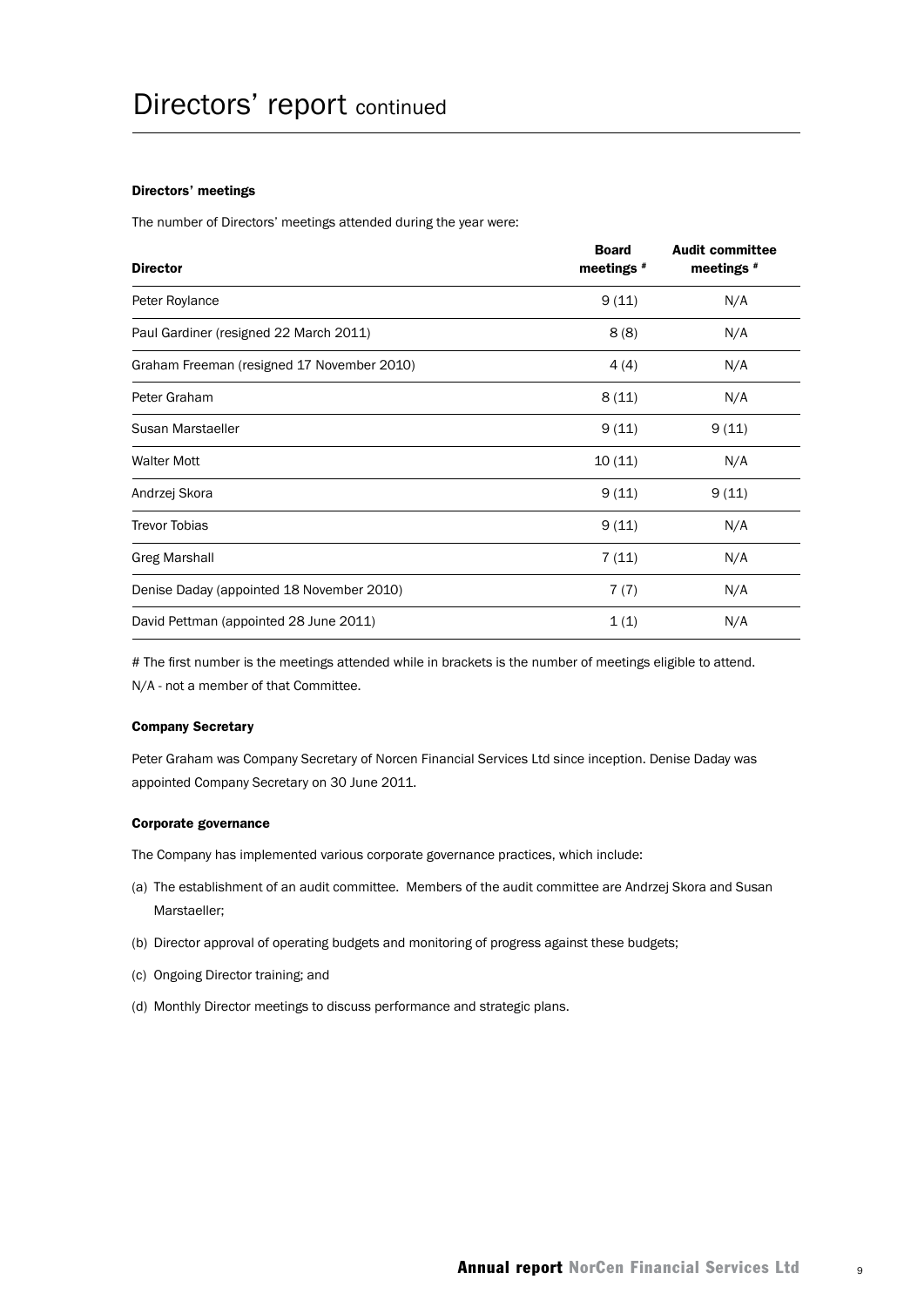#### Auditor Independence Declaration

The Directors received the following declaration from the Auditor of the Company:



30 August 2011

The Directors Norcen Financial Services Ltd 1/51 High Street WALLAN VIC 3756

Dear Directors

#### **Auditor's Independence Declaration**

In relation to our audit of the financial report of Norcen Financial Services Ltd for the year ended 30 June 2011, to the best of my knowledge and belief, there have been no contraventions of the auditor independence requirements of the Corporations Act 2001 or any applicable code of professional conduct.

**Warren Sinnott** Partner **Richmond Sinnott & Delahunty** 

Signed in accordance with a resolution of the Board of Directors at Wallan on 30 August 2011.

raham.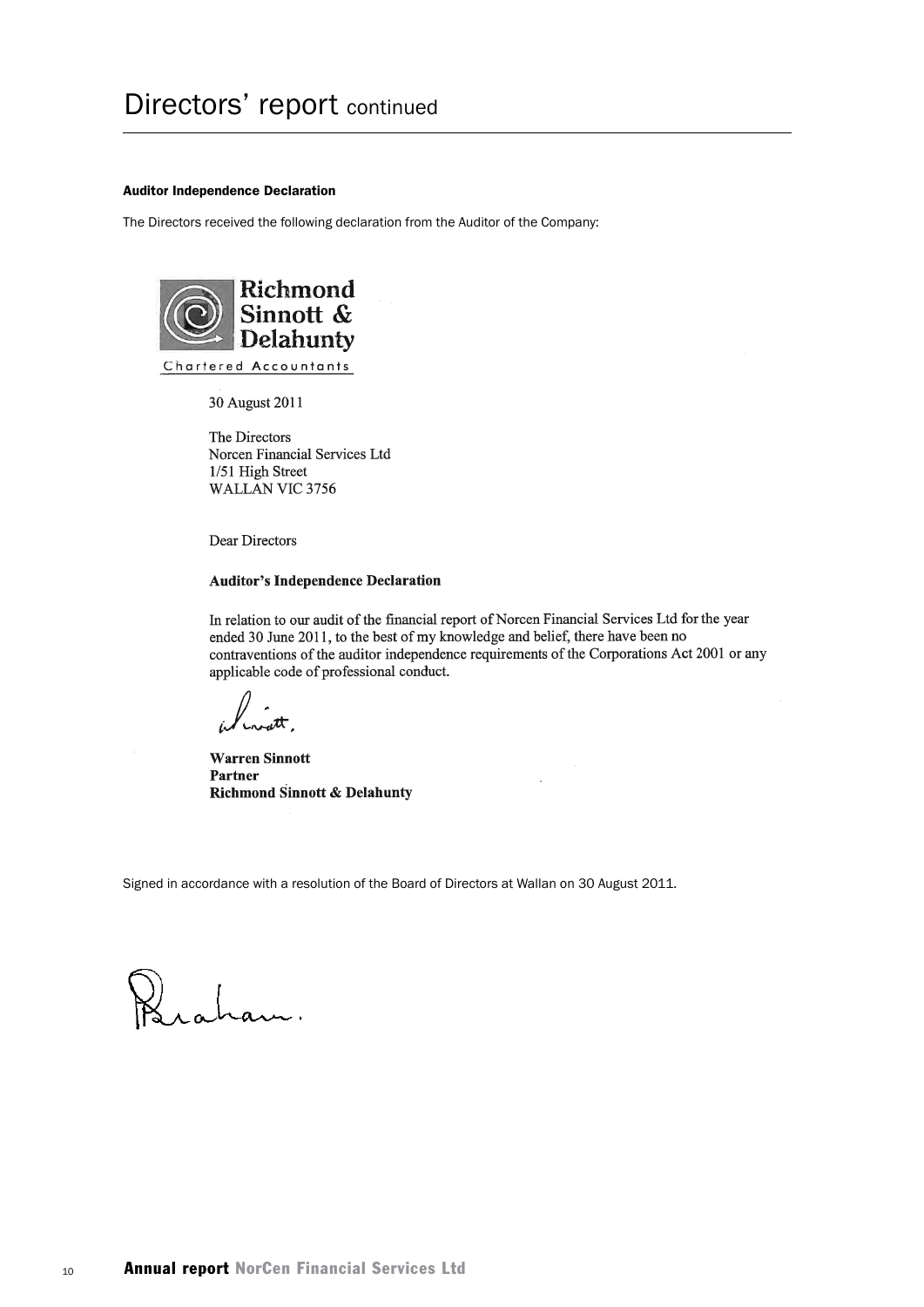# Financial statements

## Statement of comprehensive income for the year ended 30 June 2011

|                                       | <b>Note</b>    | 2011<br>s  | 2010<br>s  |  |
|---------------------------------------|----------------|------------|------------|--|
| Revenue from continuing operations    | $\overline{2}$ | 848,045    | 582,923    |  |
| Employee benefits expense             | 3              | (343, 334) | (269, 738) |  |
| Charitable donations and sponsorship  |                | (48,038)   | (23,936)   |  |
| Depreciation and amortisation expense | 3              | (33,012)   | (36,002)   |  |
| Other expenses                        |                | (212, 789) | (175, 893) |  |
| Profit before income tax expense      |                | 210,872    | 77,354     |  |
| Income tax expense                    | 4              | (65, 192)  | (29, 134)  |  |
| Profit after income tax expense       |                | 145,680    | 48,220     |  |
| Other comprehensive income            |                |            |            |  |
| <b>Total comprehensive income</b>     |                | 145,680    | 48,220     |  |
| Earnings per share (cents per share)  |                |            |            |  |
| - basic for profit for the year       | 21             | 17.83      | 5.90       |  |
| - diluted for profit for the year     | 21             | 17.83      | 5.90       |  |
|                                       |                |            |            |  |

The accompanying notes form part of these financial statements.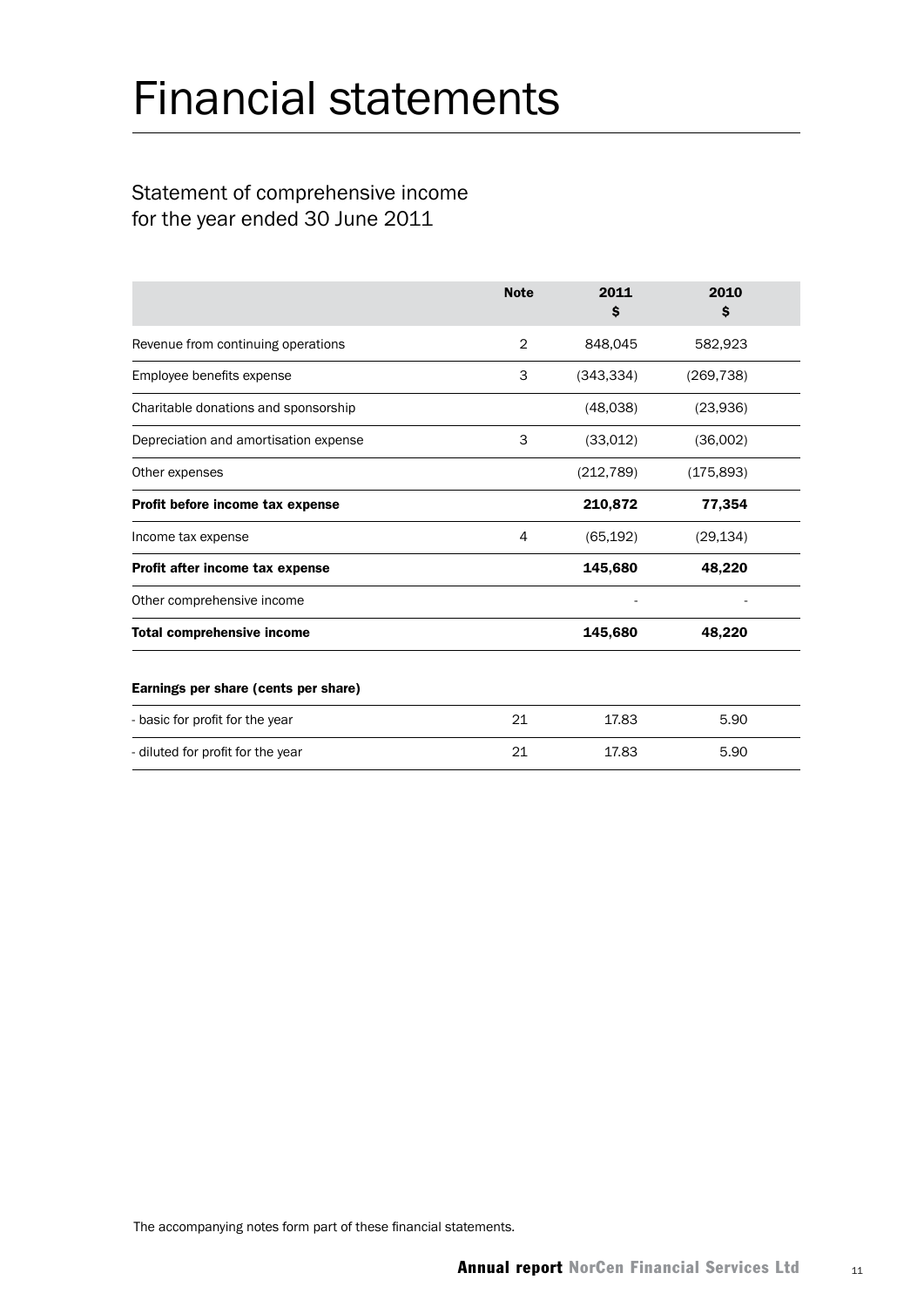## Statement of financial position as at 30 June 2011

|                                  | <b>Note</b>    | 2011<br>\$ | 2010<br>\$ |
|----------------------------------|----------------|------------|------------|
| <b>Current assets</b>            |                |            |            |
| Cash and cash equivalents        | 6              | 528,023    | 286,321    |
| Receivables                      | $\overline{7}$ | 90,510     | 45,424     |
| <b>Total current assets</b>      |                | 618,533    | 331,745    |
| <b>Non-current assets</b>        |                |            |            |
| Property, plant and equipment    | 8              | 220,114    | 231,124    |
| Deferred tax asset               | 4              |            | 51,976     |
| Intangible assets                | 9              | 16,504     | 38,506     |
| <b>Total non-current assets</b>  |                | 236,618    | 321,606    |
| <b>Total assets</b>              |                | 855,151    | 653,351    |
| <b>Current liabilities</b>       |                |            |            |
| Payables                         | 10             | 61,291     | 27,503     |
| Current tax payable              | 4              | 13,216     |            |
| Provisions                       | 11             | 18,529     | 9,413      |
| <b>Total current liabilities</b> |                | 93,036     | 36,916     |
| <b>Total liabilities</b>         |                | 93,036     | 36,916     |
| <b>Net assets</b>                |                | 762,115    | 616,435    |
| <b>Equity</b>                    |                |            |            |
| Share capital                    | 12             | 799,019    | 799,019    |
| <b>Accumulated losses</b>        | 13             | (36,904)   | (182, 584) |
| <b>Total equity</b>              |                | 762,115    | 616,435    |

The accompanying notes form part of these financial statements.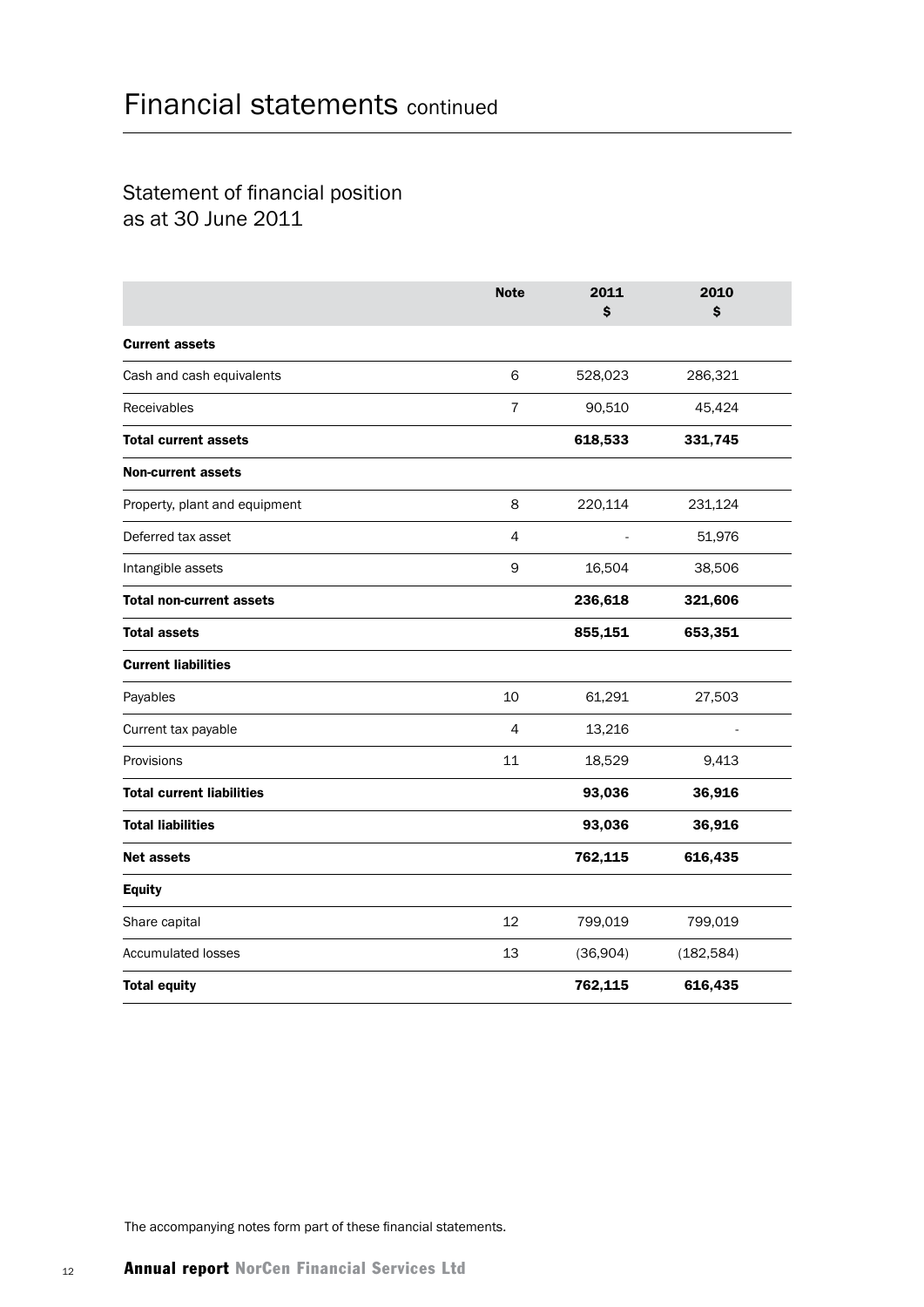## Statement of cash flows for the year ended 30 June 2011

|                                                    | <b>Note</b>     | 2011<br>\$ | 2010<br>S  |  |
|----------------------------------------------------|-----------------|------------|------------|--|
| Cash flows from operating activities               |                 |            |            |  |
| Cash receipts in the course of operations          |                 | 871,454    | 587,460    |  |
| Cash payments in the course of operations          |                 | (642, 419) | (486, 546) |  |
| Interest received                                  |                 | 12,667     | 6,397      |  |
| Net cash flows from/(used in) operating activities | 14 <sub>b</sub> | 241,702    | 107,311    |  |
| Cash flows from investing activities               |                 |            |            |  |
| Payments for property, plant and equipment         |                 |            | (1,565)    |  |
| Net cash flows used in investing activities        |                 |            | (1, 565)   |  |
| Net increase/(decrease) in cash held               |                 | 241,702    | 105,746    |  |
| Cash and cash equivalents at start of year         |                 | 286,321    | 180,575    |  |
| Cash and cash equivalents at end of year           | 14a             | 528,023    | 286,321    |  |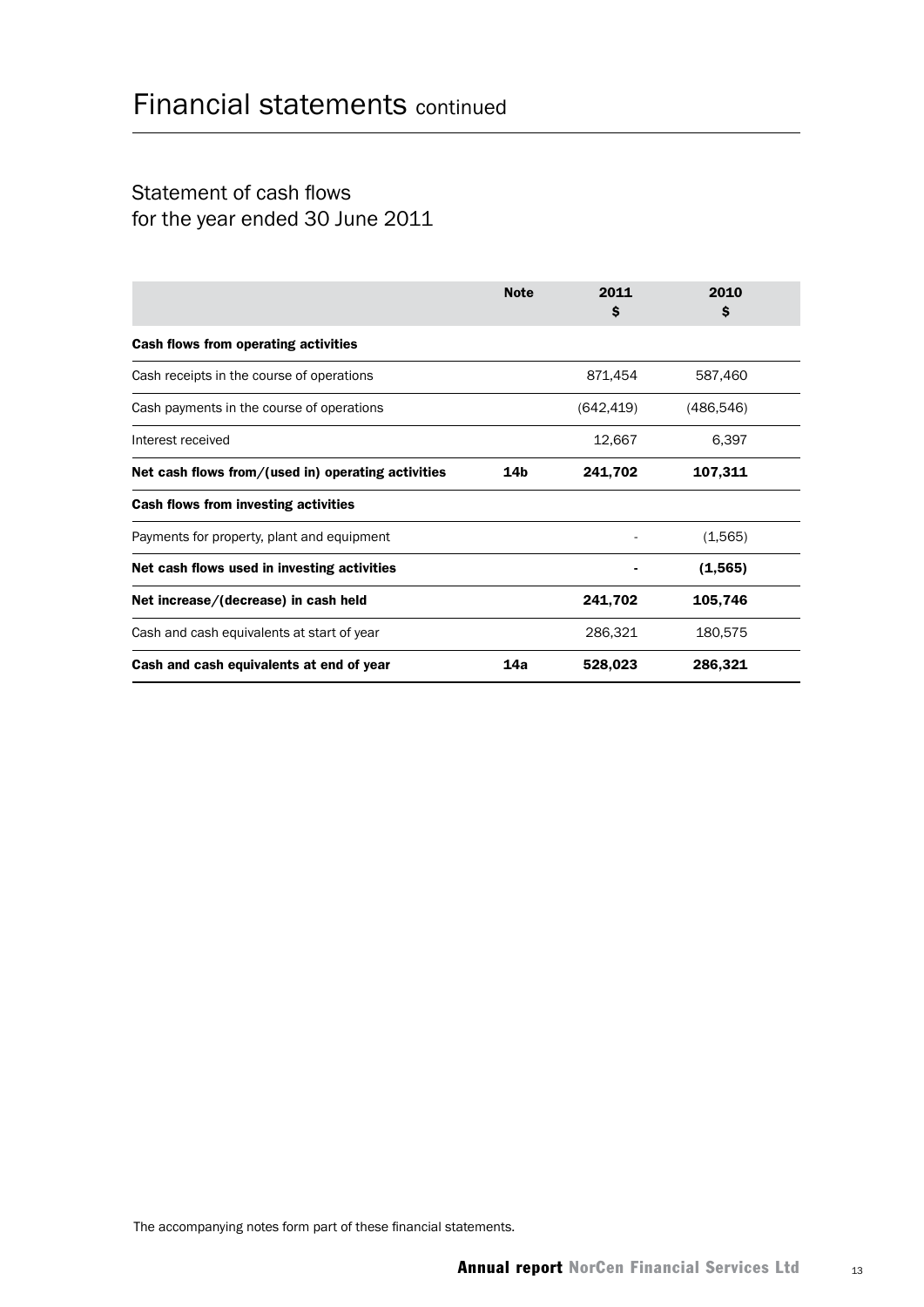## Statement of changes in equity for the year ended 30 June 2011

|                                 | <b>Note</b> | 2011<br>s  | 2010<br>\$               |
|---------------------------------|-------------|------------|--------------------------|
| Share capital                   |             |            |                          |
| Balance at start of year        |             | 799,019    | 799,019                  |
| Issue of share capital          |             | -          | $\overline{\phantom{0}}$ |
| Share issue costs               |             |            |                          |
|                                 |             | 799,019    | 799,019                  |
| <b>Accumulated losses</b>       |             |            |                          |
| Balance at start of year        |             | (182, 584) | (230, 804)               |
| Profit after income tax expense |             | 145,680    | 48,220                   |
| Dividends paid                  | 20          |            |                          |
| <b>Balance at end of year</b>   |             | (36, 904)  | (182, 584)               |

The accompanying notes form part of these financial statements.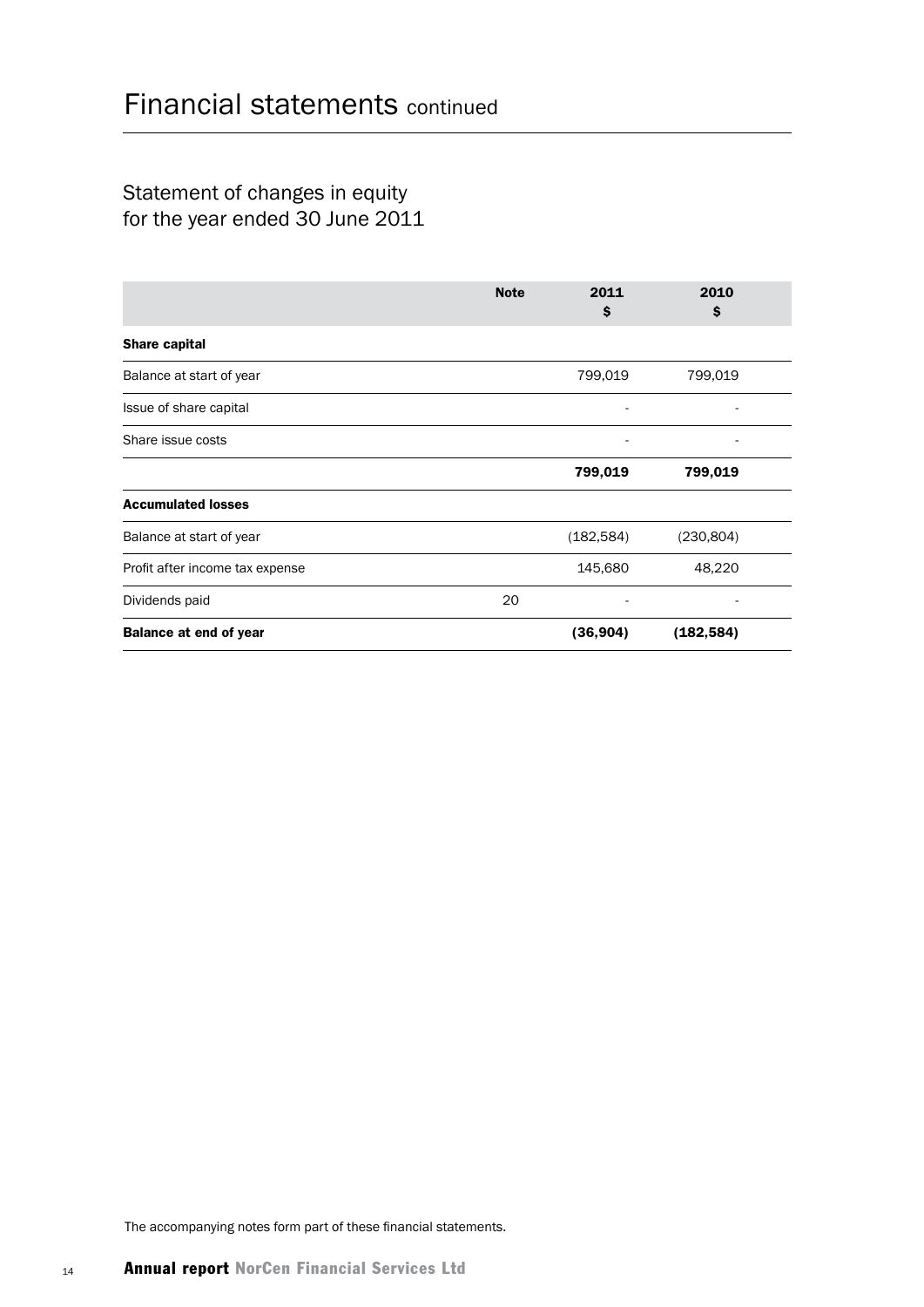# Notes to the financial statements

### For year ended 30 June 2011

## Note 1. Basis of preparation of the financial report

#### (a) Basis of preparation

Norcen Financial Services Ltd ('the Company') is domiciled in Australia. The financial statements for the year ending 30 June 2011 are presented in Australian dollars. The Company was incorporated in Australia and the principal operations involve providing Community Bank® services.

The financial statements have been prepared on an accruals basis and are based on historical costs and do not take into account changing money values or, except where stated, current valuations of non-current assets.

The financial statements require judgements, estimates and assumptions to be made that affect the application of accounting policies. Actual results may differ from these estimates.

The financial statements were authorised for issue by the Directors on 30 August 2011.

#### (b) Statement of compliance

The financial report is a general purpose financial report, which has been prepared in accordance with Australian Accounting Standards (including Australian Interpretations) adopted by the Australian Accounting Standards Board and the Corporations Act 2001. The financial report of the Company complies with International Financial Reporting Standards and interpretations adopted by the International Accounting Standards Board. Australian Accounting Standards that have been recently issued or amended, but are not yet effective, have not been adopted in the preparation of this financial report. These changes are not expected to have a material impact on the Company's financial statements.

#### (c) Significant accounting policies

The following is a summary of the material accounting policies adopted. The accounting policies have been consistently applied and are consistent with those applied in the 30 June 2010 financial statements.

#### Income tax

Deferred income tax is provided on all temporary differences at the reporting date between the tax bases of assets and liabilities and their carrying amounts for financial reporting purposes.

Deferred income tax liabilities are recognised for all taxable temporary differences.

Deferred income tax assets are recognised for all deductible temporary differences, carry-forward of unused tax assets and unused tax losses, to the extent that it is probable that taxable profit will be available against which the deductible temporary differences, and the carry-forward of unused tax assets and unused tax losses can be utilised.

The carrying amount of deferred income tax assets is reviewed at each reporting date and reduced to the extent that it is no longer probable that sufficient taxable profit will be available to allow all or part of the deferred income tax asset to be utilised.

Deferred income tax assets and liabilities are measured at the tax rates that are expected to apply to the year when the asset is realised or the liability is settled.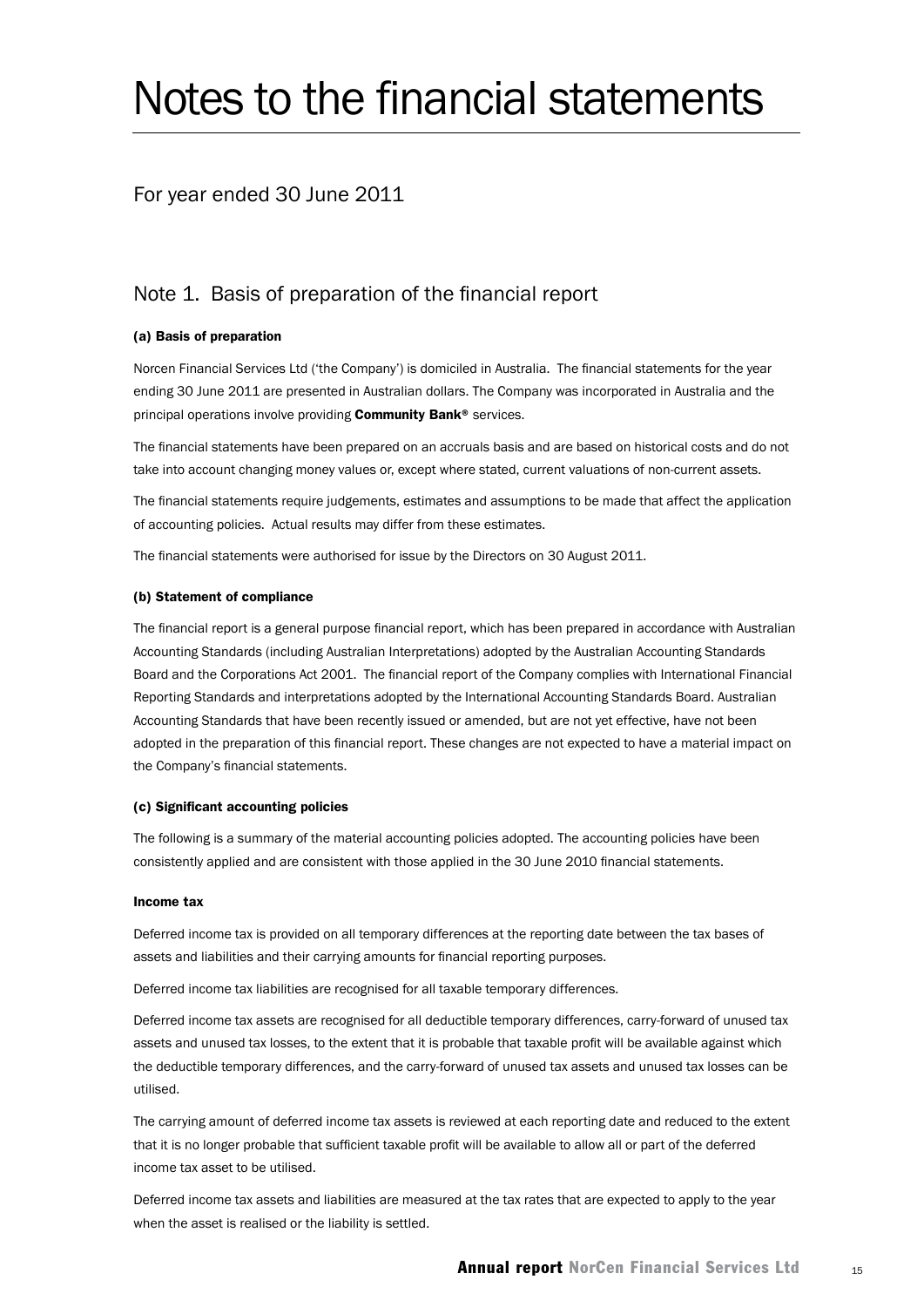#### Note 1. Basis of preparation of the financial report (continued)

#### Property, plant and equipment

Property, plant and equipment are brought to account at cost less accumulated depreciation and any impairment in value.

Land and buildings are measured at fair value less accumulated depreciation.

Depreciation is calculated on a straight line basis over the estimated useful life of the asset as follows:

| <b>Class of asset</b> | <b>Depreciation rate</b> |
|-----------------------|--------------------------|
| <b>Buildings</b>      | 4%                       |
| Computer software     | 40%                      |

Plant & equipment is calculated on a diminishing value basis with rates between 10-33% used.

#### Impairment

The carrying values of plant and equipment are reviewed for impairment when events or changes in circumstances indicate the carrying value may not be recoverable.

If any such indication exists and where the carrying value exceeds the estimated recoverable amount, the assets or cash-generating units are written down to their recoverable amount.

The recoverable amount of plant and equipment is the greater of fair value less costs to sell and value in use. In assessing value in use, the estimated future cash flows are discounted to their present value using a pre-tax discount rate that reflects current market assessments of the time value of money and the risks specific to the asset.

#### Revaluations

Following initial recognition at cost, land and buildings are carried at a revalued amount which is the fair value at the date of the revaluation less any subsequent accumulated depreciation on buildings and accumulated impairment losses.

Fair value is determined by reference to market based evidence, which is the amount for which the assets could be exchanged between a knowledgeable willing buyer and a knowledgeable willing seller in an arm's length transaction as at the valuation date.

#### Recoverable amount of assets

At each reporting date, the Company assesses whether there is any indication that an asset is impaired. Where an indicator of impairment exists, the Company makes a formal estimate of the recoverable amount. Where the carrying amount of an asset exceeds its recoverable amount the asset is considered impaired and is written down to its recoverable amount.

#### Employee benefits

The provision for employee benefits to wages, salaries and annual leave represents the amount which the Company has a present obligation to pay resulting from employees' services provided up to the reporting date. The provision has been calculated on undiscounted amounts based on wage and salary rates expected to be paid and includes related on-costs.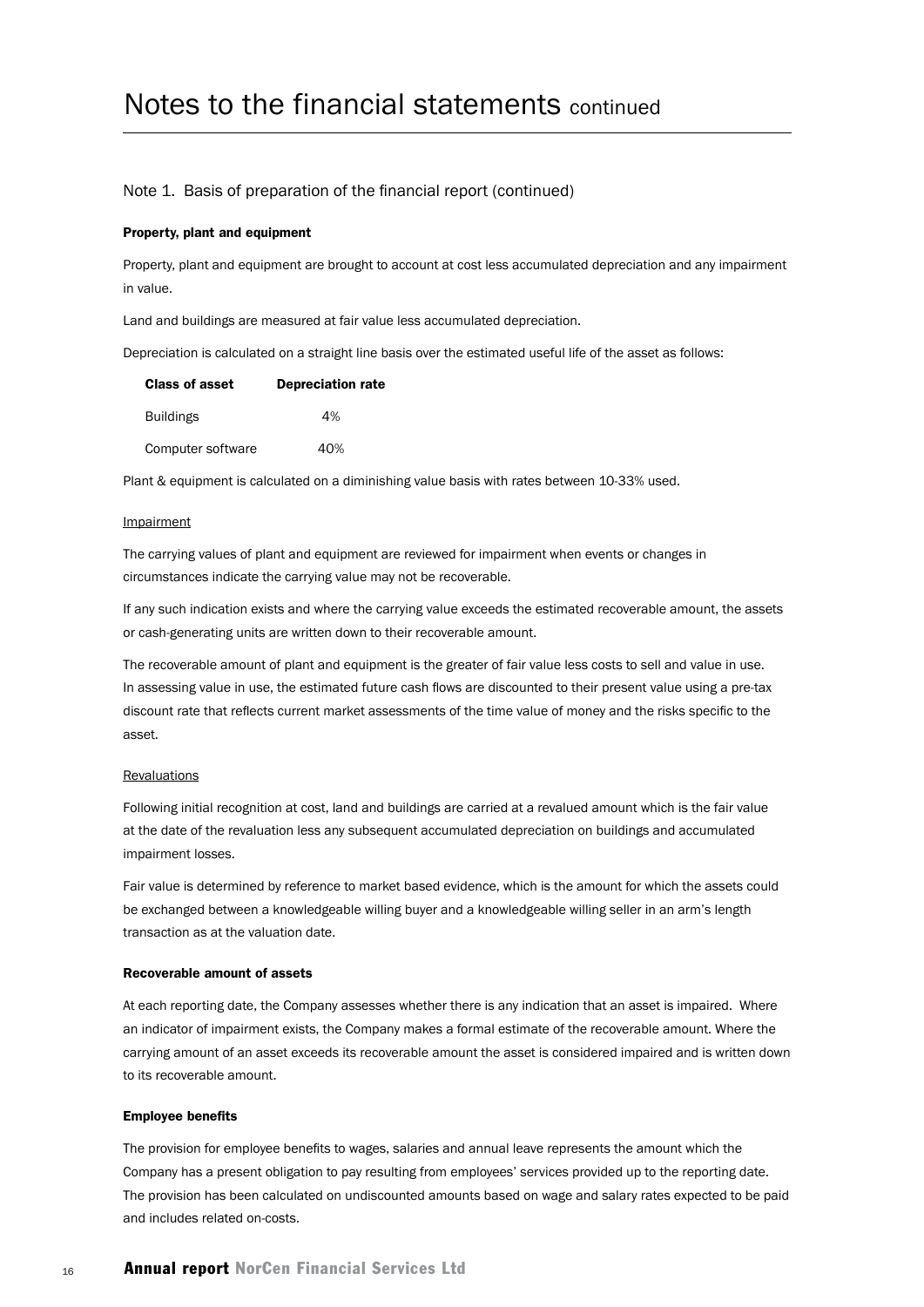#### Note 1. Basis of preparation of the financial report (continued)

#### Employee benefits (continued)

The Company contributes to a defined contribution plan. Contributions to employee superannuation funds are charged against income as incurred.

#### Goods and services tax

Revenues, expenses and assets are recognised net of the amount of goods and services tax (GST), except where the amount of GST incurred is not recoverable from the taxation authority. In these circumstances, the GST is recognised as part of the cost of acquisition of the asset or as part of the expense.

Receivables and payables are stated with the amount of GST included.

The net amount of GST recoverable from, or payable to, the taxation authority is included as part of receivables or payables in the Statement of Financial Position. Cash flows are included in the Statement of Cash Flows on a gross basis.

The GST components of cash flows arising from investing and financing activities which are recoverable from, or payable to, the ATO are classified as operating cash flows.

#### Intangibles

Establishment costs have been initially recorded at cost and amortised on a straight line basis at a rate of 20% per annum.

#### Cash

Cash on hand and in banks are stated at nominal value.

For the purposes of the statement of cash flows, cash includes cash on hand and in banks and investments in money market instruments, net of outstanding bank overdrafts.

#### Revenue

Interest and fee revenue is recognised when earned. All revenue is stated net of the amount of goods and services tax (GST).

#### Receivables and payables

Receivables and payables are non interest bearing and generally have payment terms of between 30 and 90 days. Receivables are recognised and carried at original invoice amount less a provision for any uncollected debts. Liabilities for trade creditors and other amounts are carried at cost that is the fair value of the consideration to be paid in the future for goods and services received, whether or not billed to the Company.

#### Loans and borrowings

All loans are measured at the principal amount. Interest is recognised as an expense as it accrues.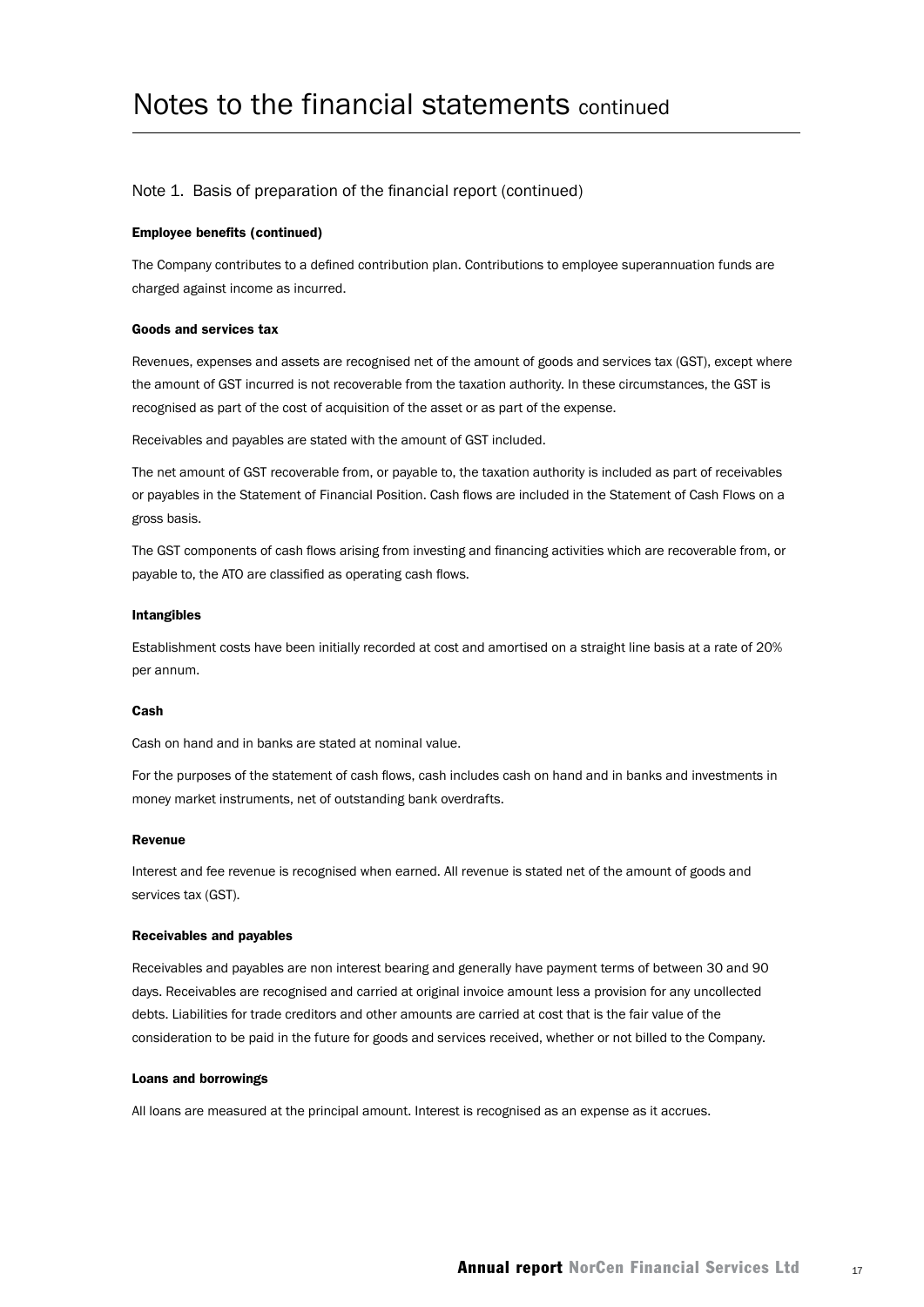#### Note 1. Basis of preparation of the financial report (continued)

#### Share capital

Issued and paid up capital is recognised at the fair value of the consideration received by the Company.

Any transaction costs arising on the issue of ordinary shares are recognised directly in equity as a reduction of the share proceeds received.

#### Provisions

Provisions are recognised when the economic entity has a legal, equitable or constructive obligation to make a future sacrifice of economic benefits to other entities as a result of past transactions or other past events, it is probable that a future sacrifice of economic benefits will be required and a reliable estimate can be made of the amount of the obligation.

A provision for dividends is not recognised as a liability unless the dividends are declared, determined or publicly recommended on or before the reporting date.

#### Comparative figures

Where required by Accounting Standards comparative figures have been adjusted to conform with changes in presentation for the current financial year.

| 2011 | 2010 |  |
|------|------|--|
| -    |      |  |

## Note 2. Revenue from continuing operations

#### Operating activities

|                                  | 848,045 | 582,923                  |
|----------------------------------|---------|--------------------------|
|                                  | 12,667  | 6,397                    |
| - other revenue                  | ۰       |                          |
| - interest received              | 12,667  | 6,397                    |
| <b>Non-operating activities:</b> |         |                          |
|                                  | 835,378 | 576,526                  |
| - other revenue                  | ۰       | $\overline{\phantom{a}}$ |
| - services commissions           | 835,378 | 576,526                  |
|                                  |         |                          |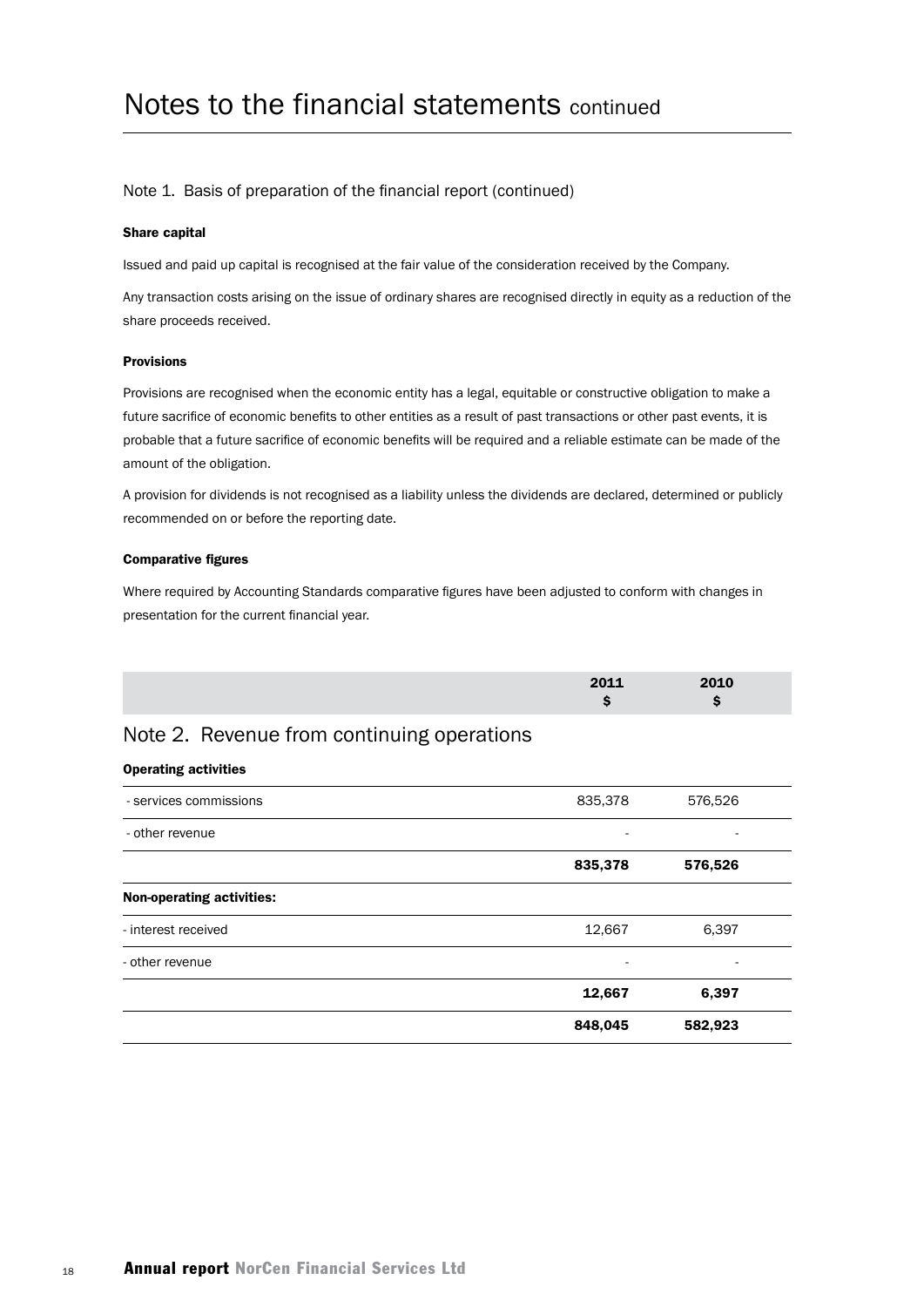|                                     | 2011<br>\$ | 2010<br>Ŝ |  |
|-------------------------------------|------------|-----------|--|
| Note 3. Expenses                    |            |           |  |
| <b>Employee benefits expense</b>    |            |           |  |
| - wages and salaries                | 300,604    | 219,363   |  |
| - superannuation costs              | 26,675     | 21,041    |  |
| - workers' compensation costs       | 556        | 829       |  |
| - other costs                       | 15,499     | 28,505    |  |
|                                     | 343,334    | 269,738   |  |
| Depreciation of non-current assets: |            |           |  |
| - buildings                         | 10,398     | 10,398    |  |
| - plant & equipment                 | 223        | 261       |  |
| - computer software                 | 389        | 3,347     |  |
| Amortisation of non-current assets: |            |           |  |
| - intangibles                       | 22,002     | 21,996    |  |
|                                     | 33,012     | 36,002    |  |
| <b>Bad debts</b>                    | 1,095      | 931       |  |

## Note 4. Income tax expense

The prima facie tax on loss before income tax is reconciled to the income tax benefit as follows:

| Prima facie tax on loss before income tax at 30%                         | 63.261 | 23,206 |  |
|--------------------------------------------------------------------------|--------|--------|--|
| Add tax effect of:                                                       |        |        |  |
| - Non-deductible expenses                                                | 1,931  | 5,928  |  |
| <b>Current income tax expense</b>                                        | 65,192 | 29,134 |  |
| Income tax expense                                                       | 65,192 | 29,134 |  |
| Deferred tax assets                                                      |        |        |  |
| Future income tax benefits arising from tax losses are recognised        |        |        |  |
| at reporting date as realisation of the benefit is regarded as probable. |        | 51,976 |  |
| <b>Current tax payable</b>                                               | 13,216 |        |  |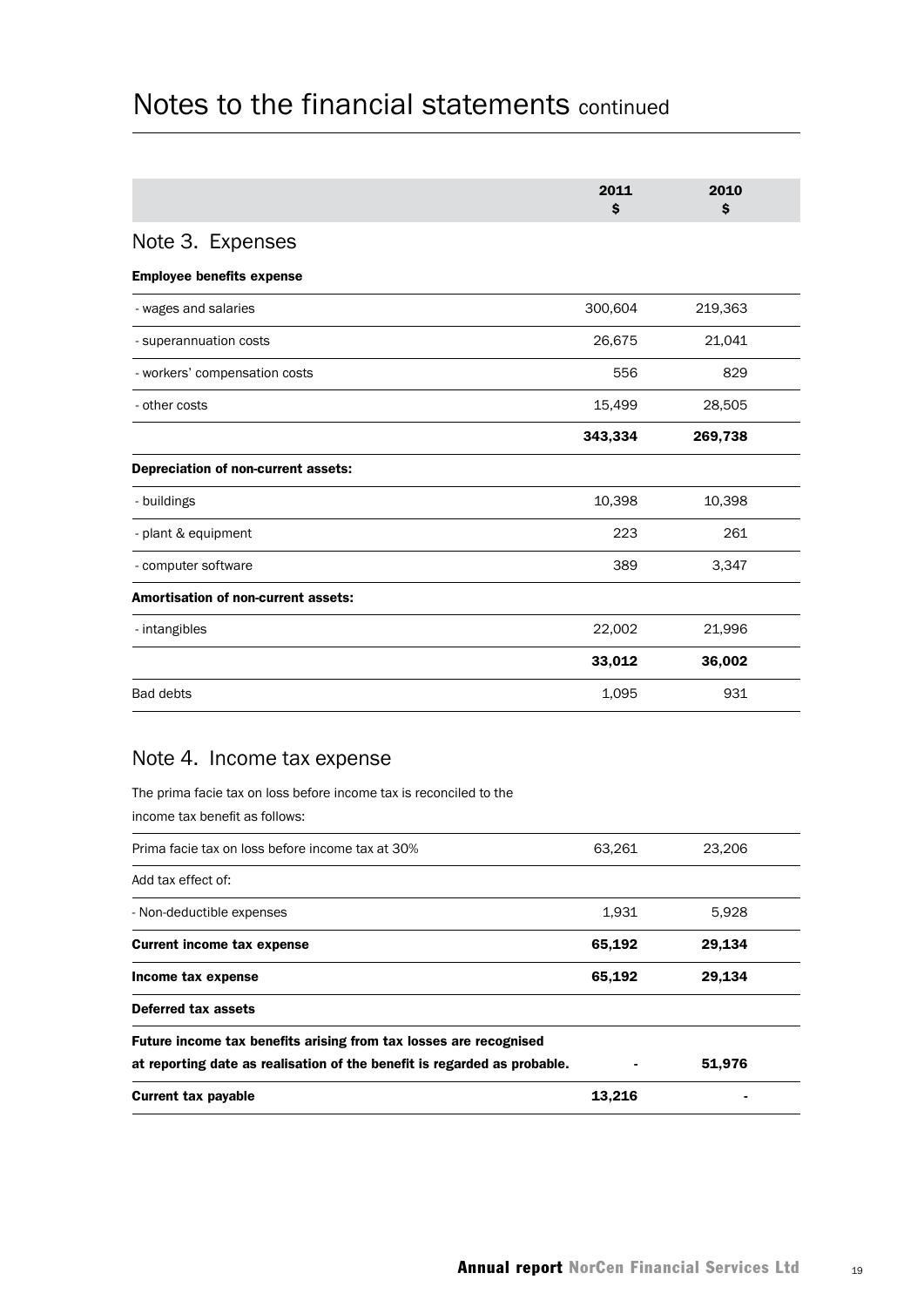|                                                                                 | 2011<br>\$ | 2010<br>S |  |
|---------------------------------------------------------------------------------|------------|-----------|--|
| Note 5. Auditors' remuneration                                                  |            |           |  |
| Amounts received or due and receivable by Richmond,<br>Sinnott & Delahunty for: |            |           |  |
| - Audit or review of the financial report of the Company                        | 3,900      | 3,900     |  |
| Note 6. Cash and cash equivalents                                               |            |           |  |
| Cash at bank and on hand                                                        | 528,023    | 286,321   |  |
| Note 7. Receivables                                                             |            |           |  |
| <b>Trade debtors</b>                                                            | 90,510     | 45,424    |  |
| Note 8. Property, plant and equipment<br><b>Buildings</b><br>At cost            | 259,941    | 259,941   |  |
| Less accumulated depreciation                                                   | (42,097)   | (31,699)  |  |
| Plant & equipment                                                               | 217,844    | 228,242   |  |
| At cost                                                                         | 2,354      | 2,354     |  |
| Less accumulated depreciation                                                   | (979)      | (756)     |  |
|                                                                                 | 1,375      | 1,598     |  |
| <b>Computer software</b>                                                        |            |           |  |
| At cost                                                                         | 16,974     | 16,974    |  |
| Less accumulated depreciation                                                   | (16,079)   | (15,690)  |  |
|                                                                                 | 895        | 1,284     |  |
| Total written down amount                                                       | 220,114    | 231,124   |  |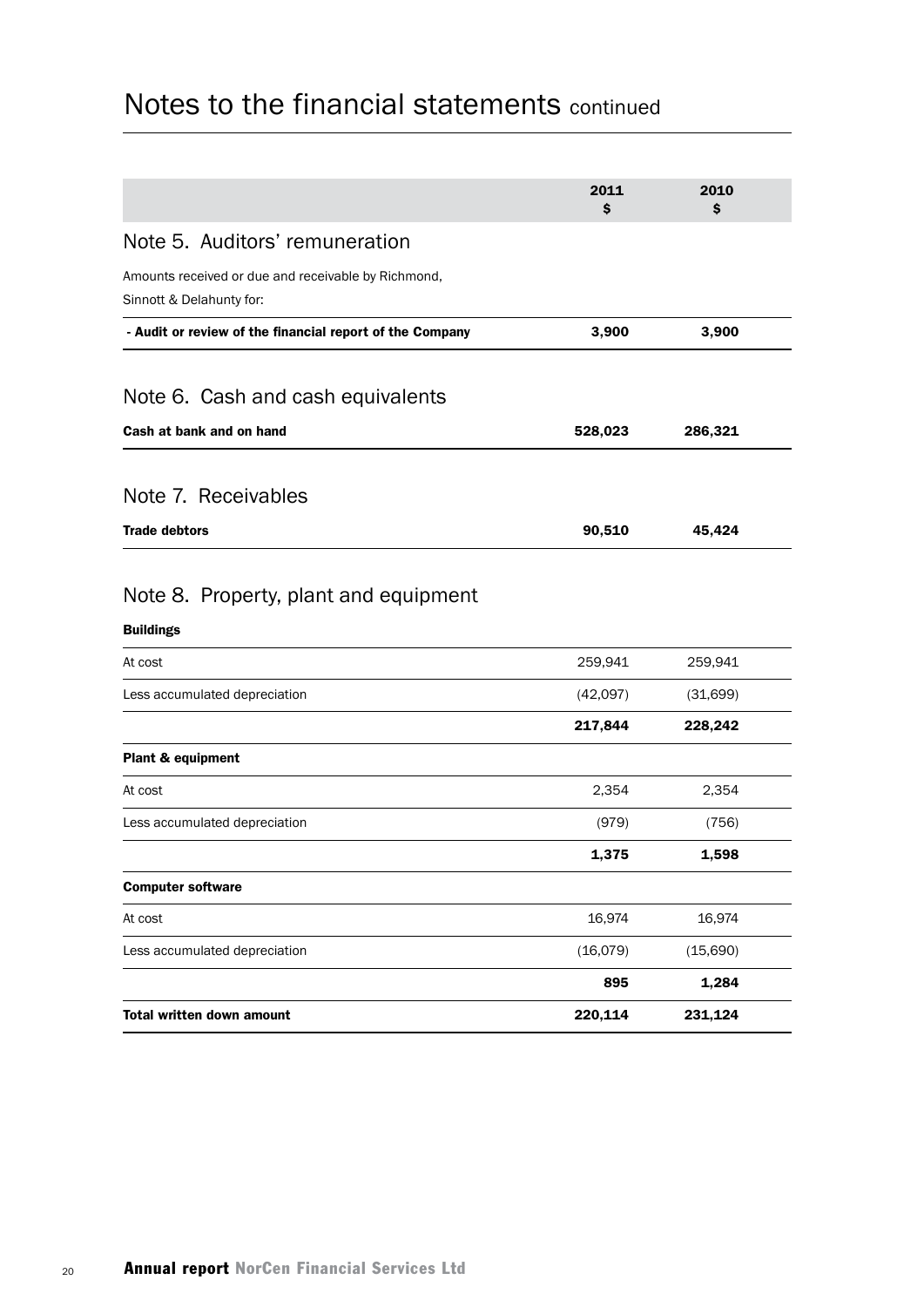|                                                   | 2011<br>\$ | 2010<br>S |  |
|---------------------------------------------------|------------|-----------|--|
| Note 8. Property, plant and equipment (continued) |            |           |  |
| <b>Movements in carrying amounts</b>              |            |           |  |
| <b>Buildings</b>                                  |            |           |  |
| Carrying amount at beginning of year              | 228,242    | 238,640   |  |
| <b>Additions</b>                                  |            |           |  |
| Disposals                                         |            |           |  |
| Depreciation expense                              | (10, 398)  | (10, 398) |  |
| Carrying amount at end of year                    | 217,844    | 228,242   |  |
| Plant & equipment                                 |            |           |  |
| Carrying amount at beginning of year              | 1,598      | 1,859     |  |
| <b>Additions</b>                                  |            |           |  |
| <b>Disposals</b>                                  |            |           |  |
| Depreciation expense                              | (223)      | (261)     |  |
| Carrying amount at end of year                    | 1,375      | 1,598     |  |
| <b>Computer software</b>                          |            |           |  |
| Carrying amount at beginning of year              | 1,284      | 3,066     |  |
| <b>Additions</b>                                  |            | 1,565     |  |
| Disposals                                         |            |           |  |
| Depreciation expense                              | (389)      | (3, 347)  |  |
| Carrying amount at end of year                    | 895        | 1,284     |  |

## Note 9. Intangible assets

### Franchise fee

| At cost                       | 10,000   | 10,000   |  |
|-------------------------------|----------|----------|--|
| Less accumulated amortisation | (8, 494) | (6, 495) |  |
|                               | 1,506    | 3,505    |  |
| <b>Establishment costs</b>    |          |          |  |
| At cost                       | 100,000  | 100,000  |  |
| Less accumulated amortisation | (85,002) | (64,999) |  |
|                               | 14,998   | 35,001   |  |
|                               | 16,504   | 38,506   |  |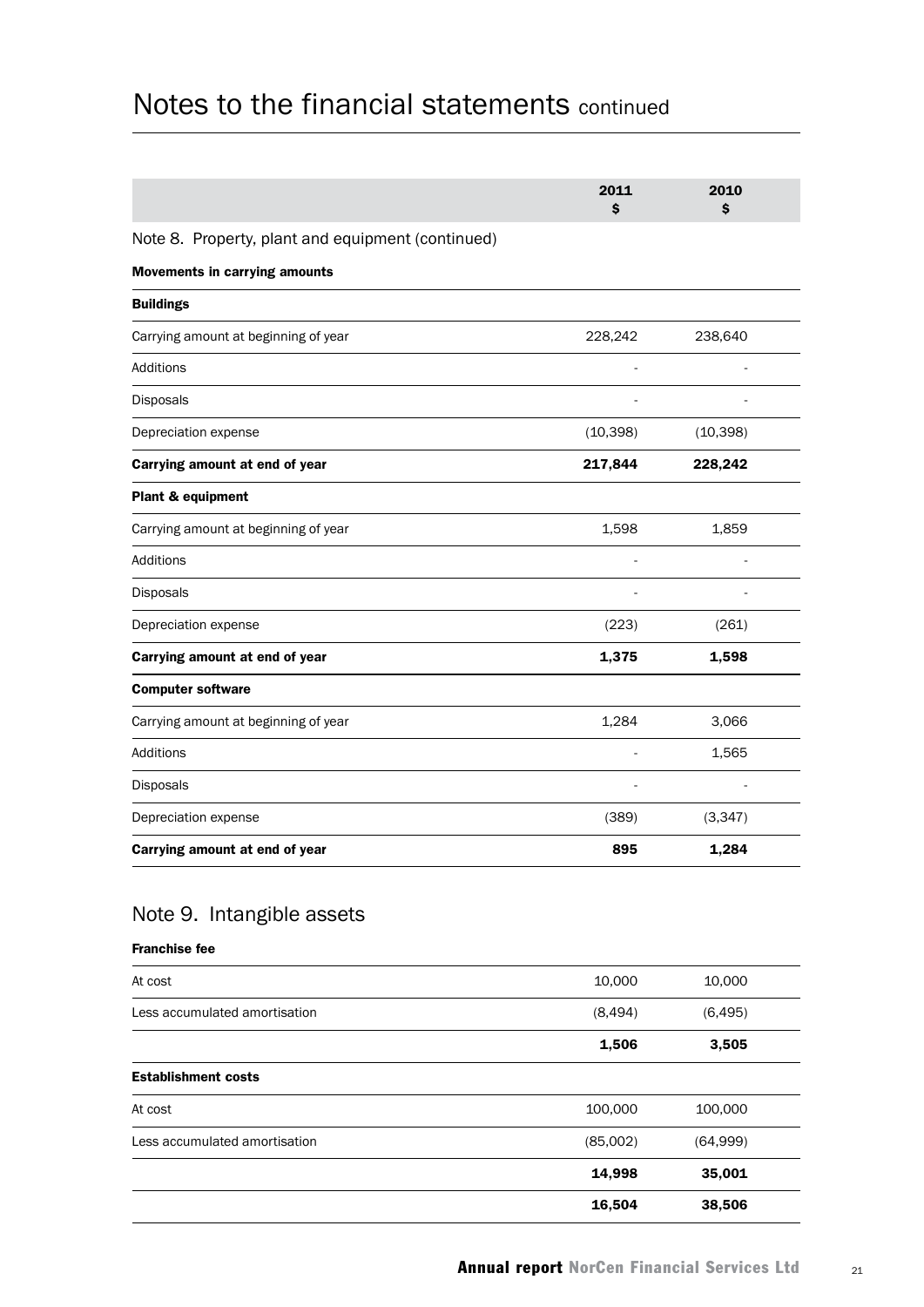|                                                | 2011<br>\$ | 2010<br>Ŝ. |  |
|------------------------------------------------|------------|------------|--|
| Note 10. Payables                              |            |            |  |
| Trade creditors                                | 24,055     | 2,500      |  |
| Other creditors and accruals                   | 37,236     | 25,003     |  |
|                                                | 61,291     | 27,503     |  |
| Note 11. Provisions                            |            |            |  |
| <b>Employee benefits</b>                       | 18,529     | 9,413      |  |
| Movement in employee benefits                  |            |            |  |
| Opening balance                                | 9,413      | 8,108      |  |
| Additional provisions recognised               | 10,736     | 5,448      |  |
| Amounts utilised during the year               | (1,620)    | (4, 143)   |  |
| <b>Closing balance</b>                         | 18,529     | 9,413      |  |
| Note 12. Share capital                         |            |            |  |
| 817,010 Ordinary shares fully paid of \$1 each | 817,010    | 817,010    |  |
| less Equity raising costs                      | (17,991)   | (17,991)   |  |
|                                                | 799,019    | 799,019    |  |
|                                                |            |            |  |

## Note 13. Accumulated losses

| Balance at the end of the financial year       | (36.904)  | (182.584) |  |
|------------------------------------------------|-----------|-----------|--|
| Profit after income tax                        | 145.680   | 48.220    |  |
| Balance at the beginning of the financial year | (182.584) | (230.804) |  |

## Note 14. Statement of cash flows

| (a) Cash and cash equivalents                                                                      |         |         |  |
|----------------------------------------------------------------------------------------------------|---------|---------|--|
| <b>Cash assets</b>                                                                                 | 528.023 | 286.321 |  |
| (b) Reconciliation of profit after tax to net cash provided<br>from/(used in) operating activities |         |         |  |
| Profit after income tax                                                                            | 145.680 | 48.220  |  |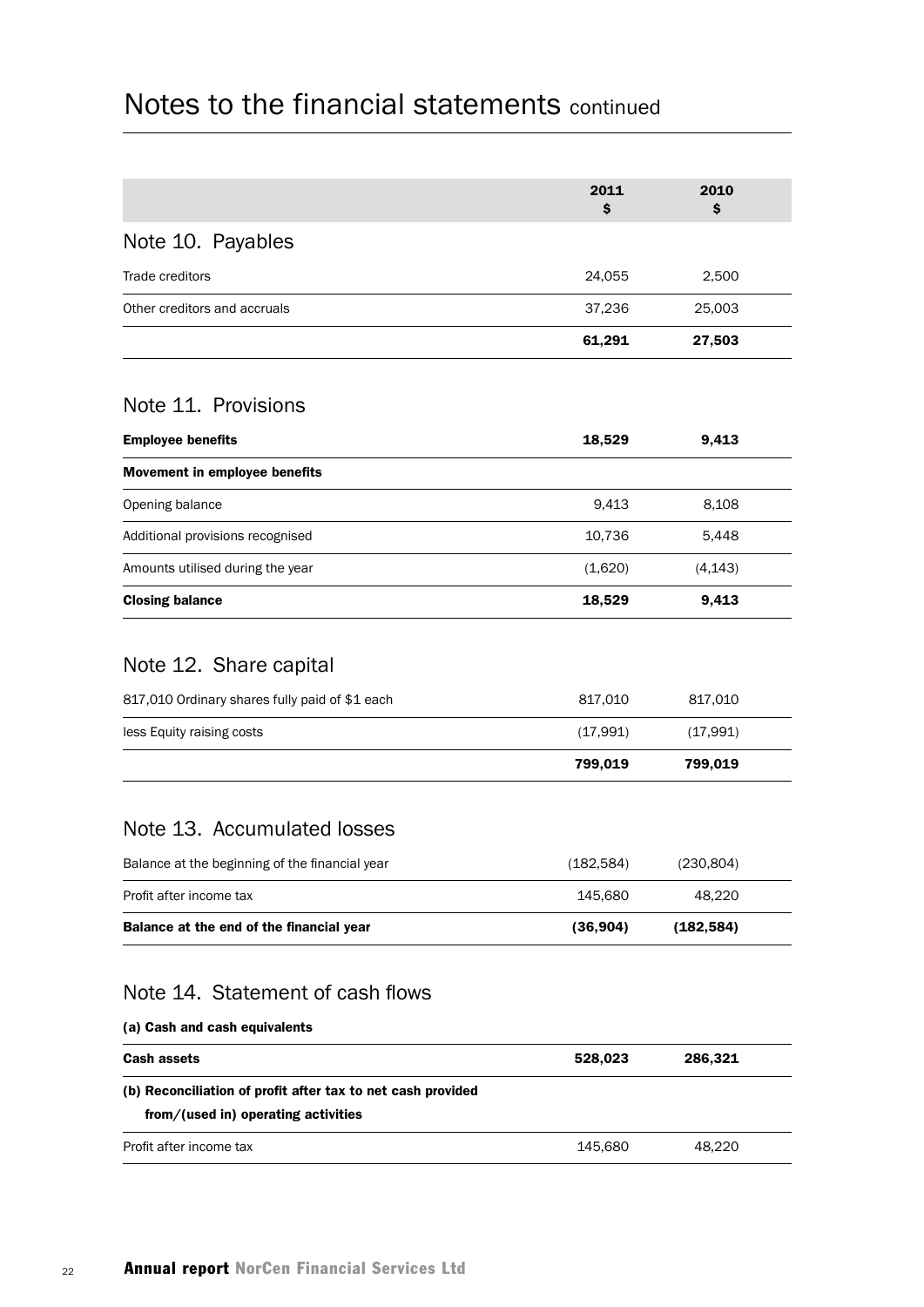|                                              | 2011<br>\$ | 2010<br>\$ |  |
|----------------------------------------------|------------|------------|--|
| Note 14. Statement of cash flows (continued) |            |            |  |
| Non cash items                               |            |            |  |
| - Depreciation                               | 11,010     | 14,006     |  |
| - Amortisation                               | 22,002     | 21,996     |  |
| Changes in assets and liabilities            |            |            |  |
| - (Increase) decrease in deferred tax asset  | 51,976     | 29,134     |  |
| - (Increase) decrease in receivables         | (45,086)   | (24, 156)  |  |
| - Increase (decrease) in payables            | 33,788     | 16,806     |  |
| - Increase (decrease) in provisions          | 9,116      | 1,305      |  |
| - Increase (decrease) in income tax payable  | 13,216     |            |  |
| Net cash flows used in operating activities  | 241,702    | 107,311    |  |

## Note 15. Director and related party disclosures

The names of Directors who have held office during the financial year are:

Peter Roylance Paul Gardiner (resigned 22 March 2011) Graham Freeman (resigned 17 November 2010) Peter Graham Susan Marstaeller Walter Mott Andrzej Skora Trevor Tobias Greg Marshall Denise Daday (appointed 18 November 2010) David Pettman (appointed 28 June 2011)

Newspaper House Pty Ltd and James Yeates Printing Pty Ltd, of which Walter H Mott is a Director and shareholder, received a fee of \$1,900 (2010: \$1,916) for advertising and printing services supplied during the year ended 30 June 2011. No other Director or related entity has entered into a material contract with the Company.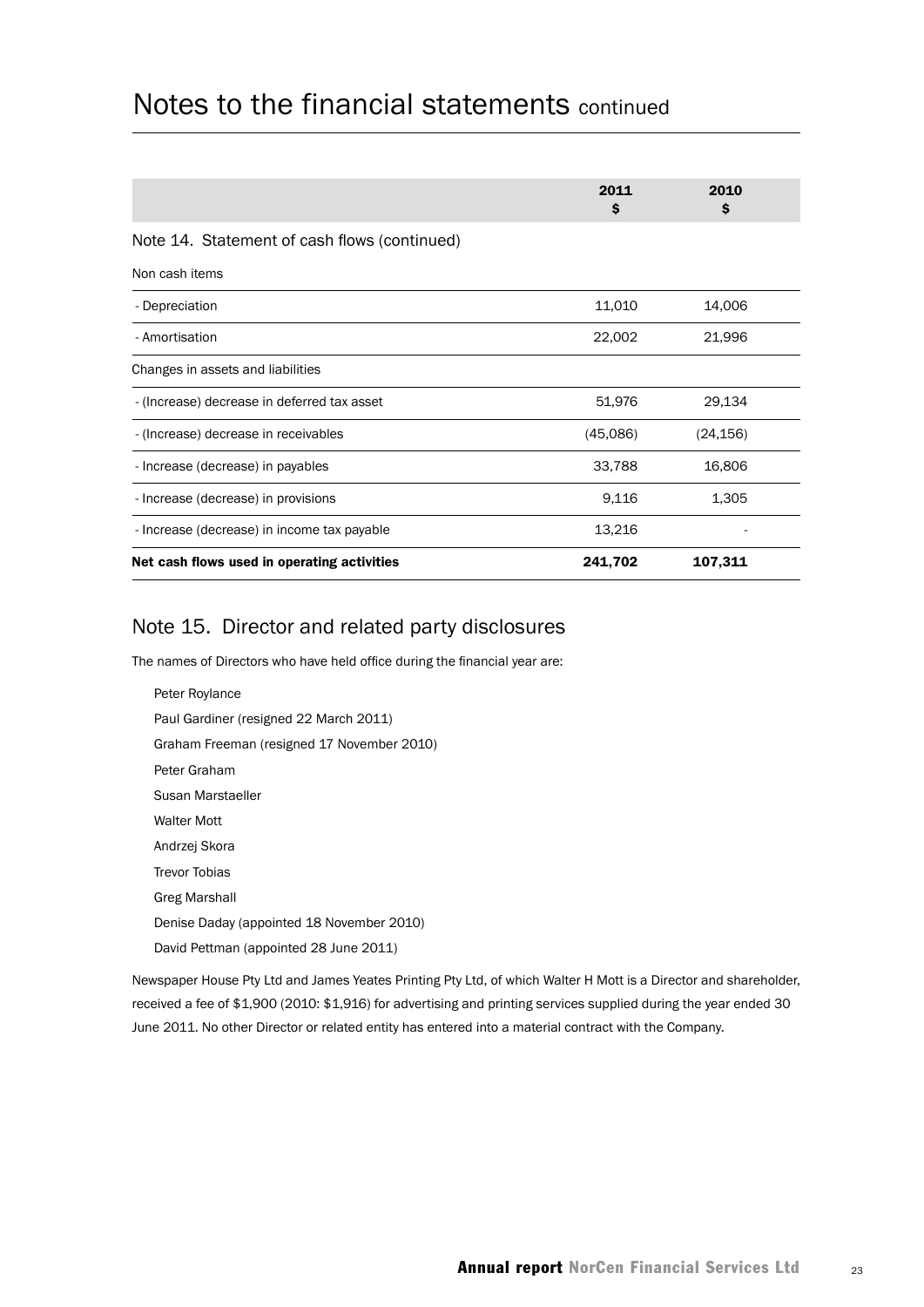| Directors' shareholdings                   | 2011   | 2010   |
|--------------------------------------------|--------|--------|
| Peter Roylance                             | 1,001  | 1,001  |
| Paul Gardiner (resigned 22 March 2011)     | 1,000  | 1,000  |
| Graham Freeman (resigned 17 November 2010) | 501    | 501    |
| Peter Graham                               | 4,501  | 4,501  |
| Susan Marstaeller                          | 3,001  | 3,001  |
| <b>Walter Mott</b>                         | 55,868 | 55,868 |
| Andrzej Skora                              | 2,001  | 2,001  |
| <b>Trevor Tobias</b>                       | 501    | 501    |
| <b>Greg Marshall</b>                       | 2,000  | 2,000  |
| Denise Daday (appointed 18 November 2010)  | 2,500  | 2,500  |
| David Pettman (appointed 28 June 2011)     |        |        |

#### Note 15. Director and related party disclosures (continued)

There was no movements in Directors' shareholdings during the year. Each share held has a paid upvalue of \$1 and is fully paid.

### Note 16. Subsequent events

Since the balance date, world financial markets have shown volatility that may have an impact on investment earnings in the 2011/12 financial year. The Company continues to maintain a conservative investment strategy to manage the exposure to market volatility.

There have been no other events after the end of the financial year that would materially affect the financial statements.

### Note 17. Contingent liabilities and assets

There were no contingent liabilities or assets at the date of this report to affect the financial statements.

### Note 18. Segment reporting

The economic entity operates in the financial services sector where it provides banking services to its clients. The economic entity operates in one geographic area being Wallan, Victoria.

### Note 19. Corporate information

Norcen Financial Services Ltd is a Company limited by shares incorporated in Australia.

The registered office and principal place of business is: 1/51 High Street, Wallan.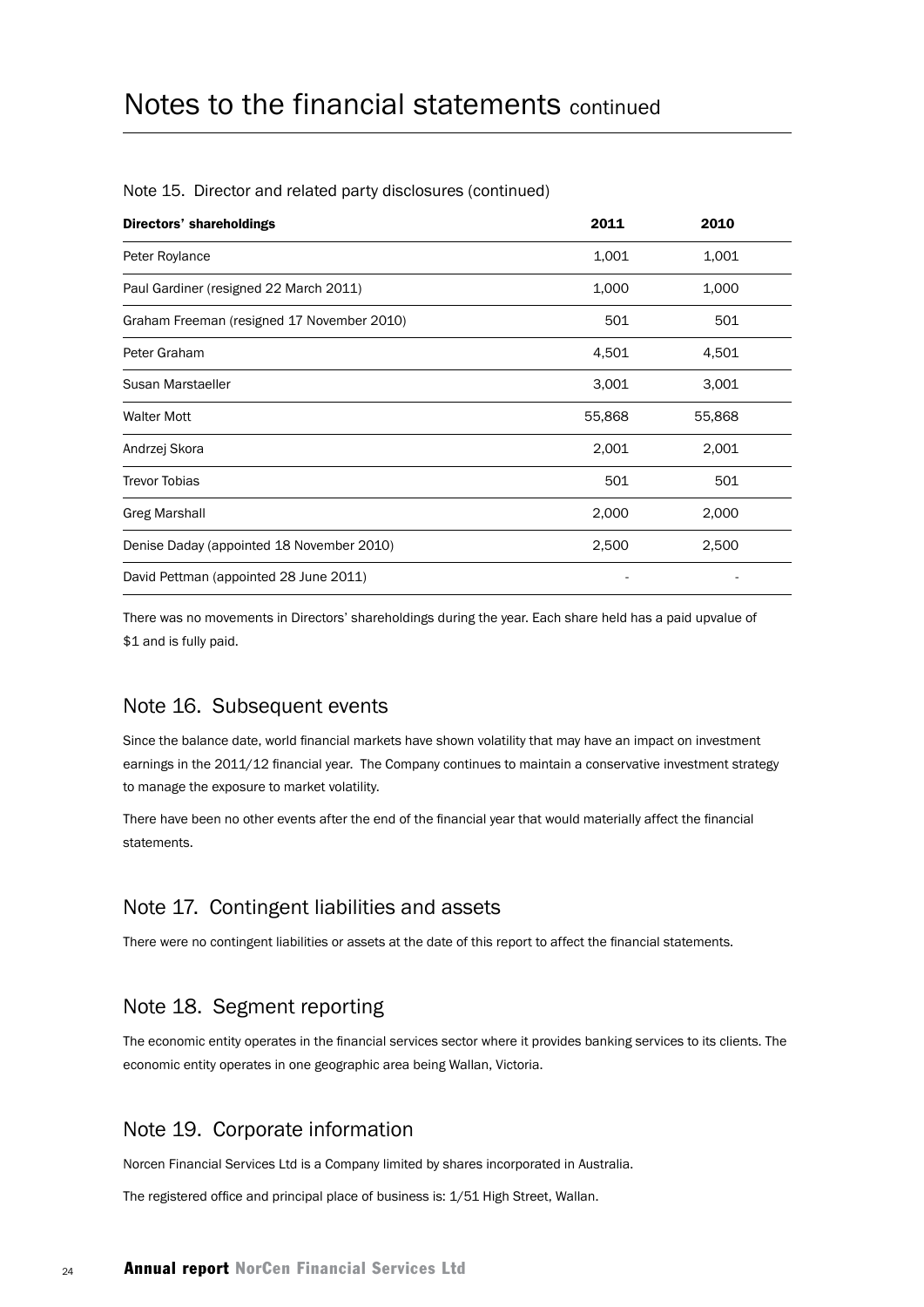|                                                                                    | 2011<br>s | 2010<br>S |
|------------------------------------------------------------------------------------|-----------|-----------|
| Note 20. Dividends paid or provided for on<br>ordinary shares                      |           |           |
| The Directors recommend that no dividend be paid for the current year.             |           |           |
| (a) Franking credit balance                                                        |           |           |
| The amount of franking credits available for the subsequent financial<br>year are: |           |           |
| Franking account balance as at the end of the financial year                       |           |           |
| Franking credits that will arise from the payment of income tax                    |           |           |
| payable as at the end of the financial year                                        | 13,216    |           |
|                                                                                    | 13,216    |           |

### Note 21. Earnings per share

Basic earnings per share amounts are calculated by dividing profit after income tax by the weighted average number of ordinary shares outstanding during the year.

Diluted earnings per share amounts are calculated by dividing profit after income tax by the weighted average number of ordinary shares outstanding during the year (adjusted for the effects of any dilutive options or preference shares).

The following reflects the income and share data used in the basic and diluted earnings per share computations:

| Profit after income tax expense                          | 145.680 | 48.220  |
|----------------------------------------------------------|---------|---------|
| Weighted average number of ordinary shares for basic and |         |         |
| diluted earnings per share                               | 817.010 | 817.010 |

## Note 22. Financial risk management

The Company has exposure to credit risk, liquidity risk and market risk from their use of financial instruments.

This note presents information about the Company's exposure to each of the above risks, their objectives, policies and processes for measuring and managing risk, and the management of capital.

The Board of Directors has overall responsibility for the establishment and oversight of the risk management framework. The Board has established an Audit Committee which reports regularly to the Board. The Audit Committee is assisted in the area of risk management by an internal audit function.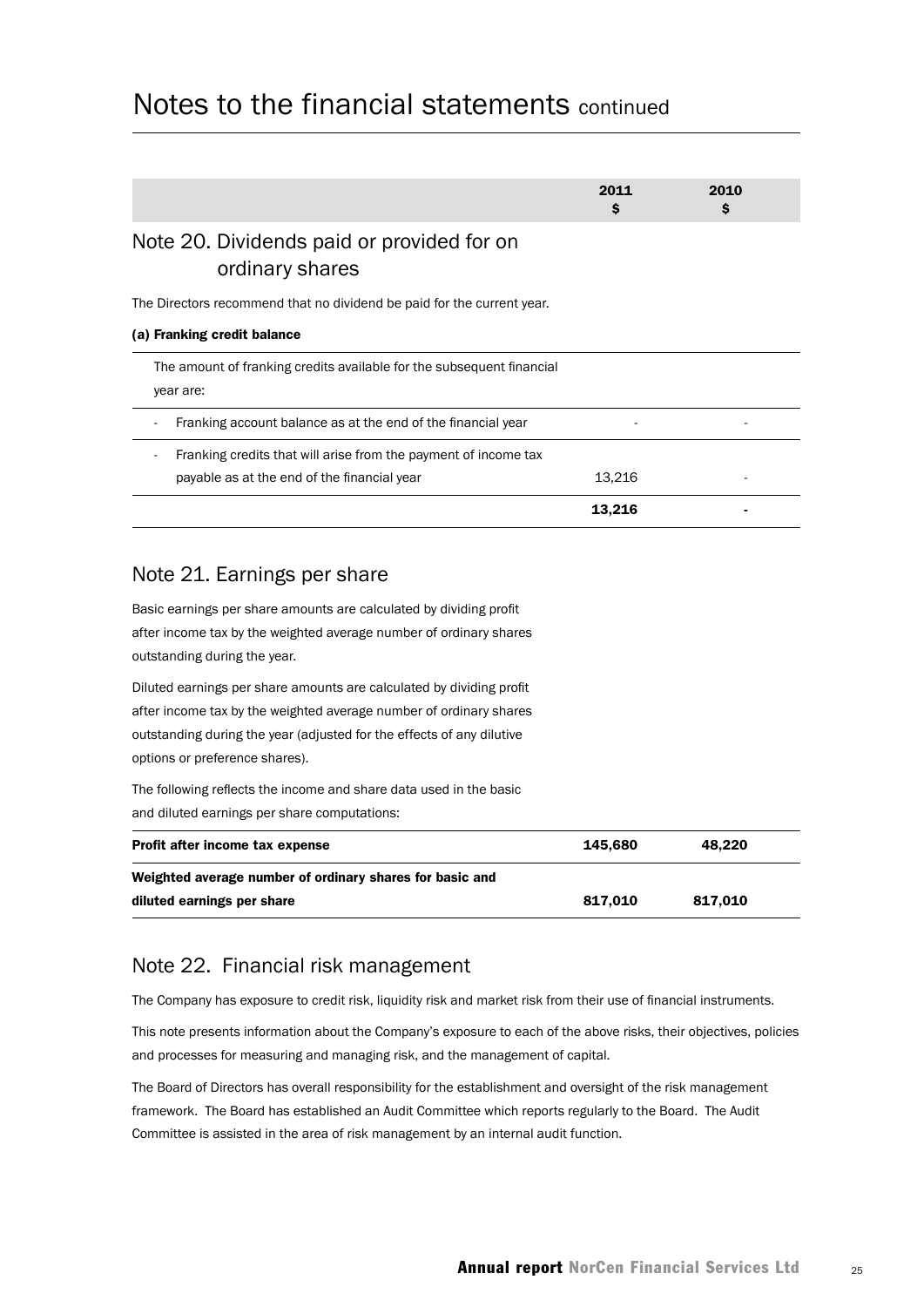#### Note 22. Financial risk management (continued)

#### (a) Credit risk

Credit risk is the risk of financial loss to the Company if a customer or counterparty to a financial instrument fails to meet its contractual obligations. For the Company it arises from receivables and cash assets.

The maximum exposure to credit risk at reporting date to recognised financial assets is the carrying amount of those assets as disclosed in the Statement of Financial Position and notes to the financial statements. The Company's maximum exposure to credit risk at reporting date was:

|                    | <b>Carrying amount</b> |            |  |
|--------------------|------------------------|------------|--|
|                    | 2011<br>\$             | 2010<br>\$ |  |
| Cash assets        | 528,023                | 286,321    |  |
| <b>Receivables</b> | 90,510                 | 45,424     |  |
|                    | 618,533                | 331,745    |  |

The Company's exposure to credit risk is limited to Australia by geographic area. The majority of receivables is due from Bendigo and Adelaide Bank Ltd.

None of the assets of the Company are past due (2010: nil past due) and based on historic default rates, the Company believes that no impairment allowance is necessary in respect of assets not past due.

The Company limits its exposure to credit risk by only investing in liquid securities with Bendigo and Adelaide Bank Ltd.

#### (b) Liquidity risk

Liquidity risk is the risk that the Company will not be able to meet its financial obligations as they fall due. The Company ensures it will have enough liquidity to meet its liabilities when due under both normal and stressed conditions. Liquidity management is carried out within the guidelines set by the Board.

Typically, the Company maintains sufficient cash on hand to meet expected operational expenses, including the servicing of financial obligations. This excludes the potential impact of extreme circumstances that cannot reasonably be predicted, such as natural disasters.

The following are the estimated contractual maturities of financial liabilities, including estimated interest payments.

|              | Carrying<br>amount<br>\$ | <b>Contractual</b><br>cash flows<br>\$ | 1 year<br>or less<br>\$ | Over 1 to<br>5 years<br>\$ | More than<br>5 years<br>\$ |
|--------------|--------------------------|----------------------------------------|-------------------------|----------------------------|----------------------------|
| 30 June 2011 |                          |                                        |                         |                            |                            |
| Payables     | 61,291                   | (61, 291)                              | (61, 291)               | -                          |                            |
|              | 61,291                   | (61, 291)                              | (61, 291)               | -                          |                            |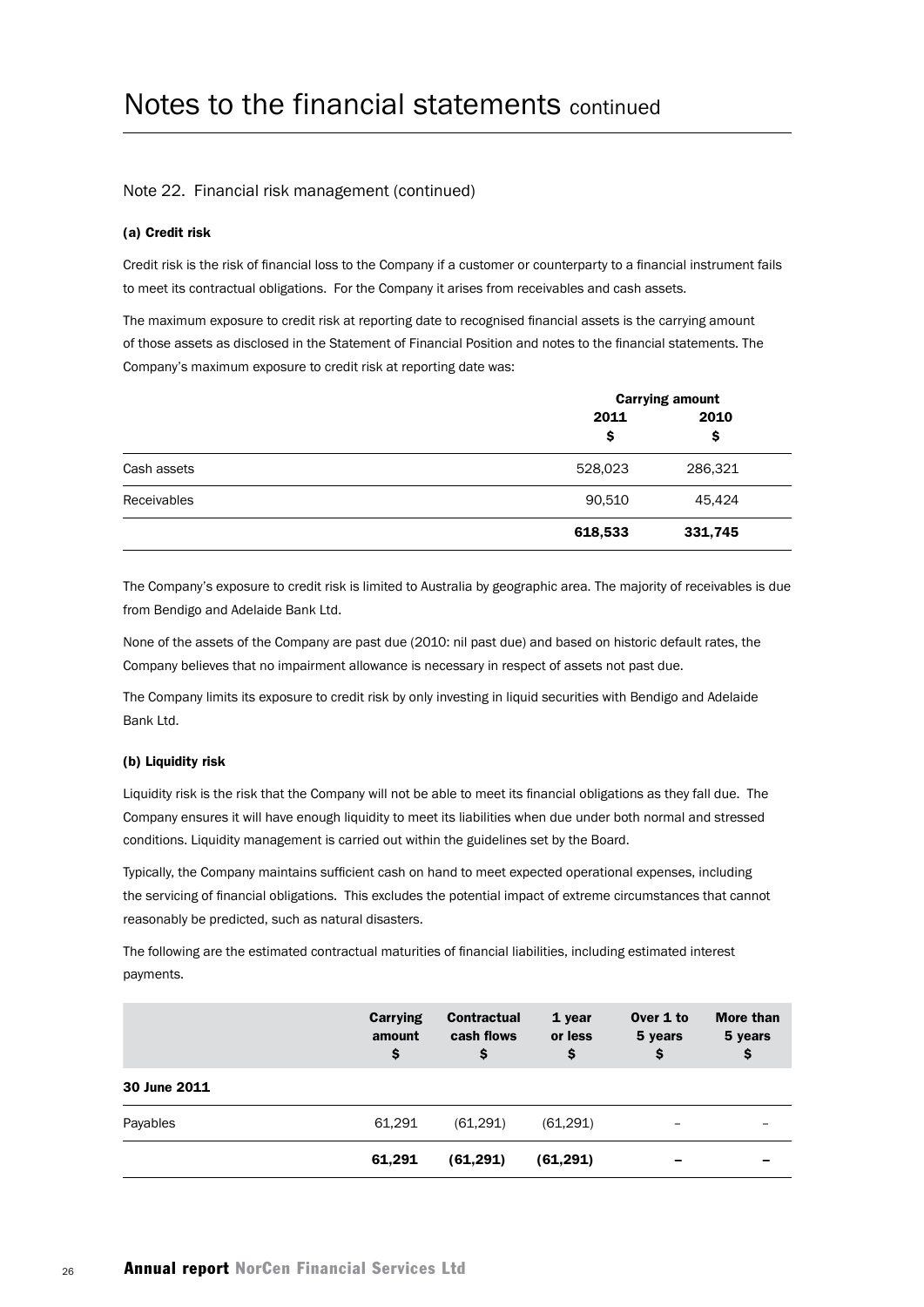#### Note 22. Financial risk management (continued)

#### (b) Liquidity risk (continued)

|              | Carrying<br>amount<br>\$ | <b>Contractual</b><br>cash flows<br>\$ | 1 year<br>or less<br>\$ | Over 1 to<br>5 years<br>\$ | <b>More than</b><br>5 years<br>\$ |
|--------------|--------------------------|----------------------------------------|-------------------------|----------------------------|-----------------------------------|
| 30 June 2010 |                          |                                        |                         |                            |                                   |
| Payables     | 27,503                   | (27,503)                               | (27,503)                | -                          |                                   |
|              | 27,503                   | (27, 503)                              | (27, 503)               | -                          |                                   |

#### (c) Market risk

Market risk is the risk that changes in market prices, such as interest rates, will affect the Company's income or the value of its holdings of financial instruments. The objective of market risk management is to manage and control market risk exposures within acceptable parameters.

#### Interest rate risk

Interest rate risk is that the fair value or future cash flows of a financial instrument will fluctuate because of changes in market interest rates. The Company reviews the exposure to interest rate risk as part of the regular Board meetings.

#### Sensitivity analysis

At the reporting date the interest rate profile of the Company's interest bearing financial instruments was:

|                               |         | <b>Carrying amount</b> |  |  |
|-------------------------------|---------|------------------------|--|--|
|                               | 2011    | 2010                   |  |  |
|                               | \$      | \$                     |  |  |
| <b>Fixed rate instruments</b> |         |                        |  |  |
| <b>Financial assets</b>       | 502,740 | 240,153                |  |  |
| <b>Financial liabilities</b>  |         |                        |  |  |
|                               | 502,740 | 240,153                |  |  |
| Variable rate instruments     |         |                        |  |  |
| <b>Financial assets</b>       | 24,873  | 45,758                 |  |  |
| <b>Financial liabilities</b>  | ٠       |                        |  |  |
|                               | 24,873  | 45,758                 |  |  |
|                               |         |                        |  |  |

Fair value sensitivity analysis for fixed rate instruments

The Company does not account for any fixed interest rate financial assets or liabilities at fair value through profit or loss. Therefore a change in interest rates at the reporting date would not affect profit or loss.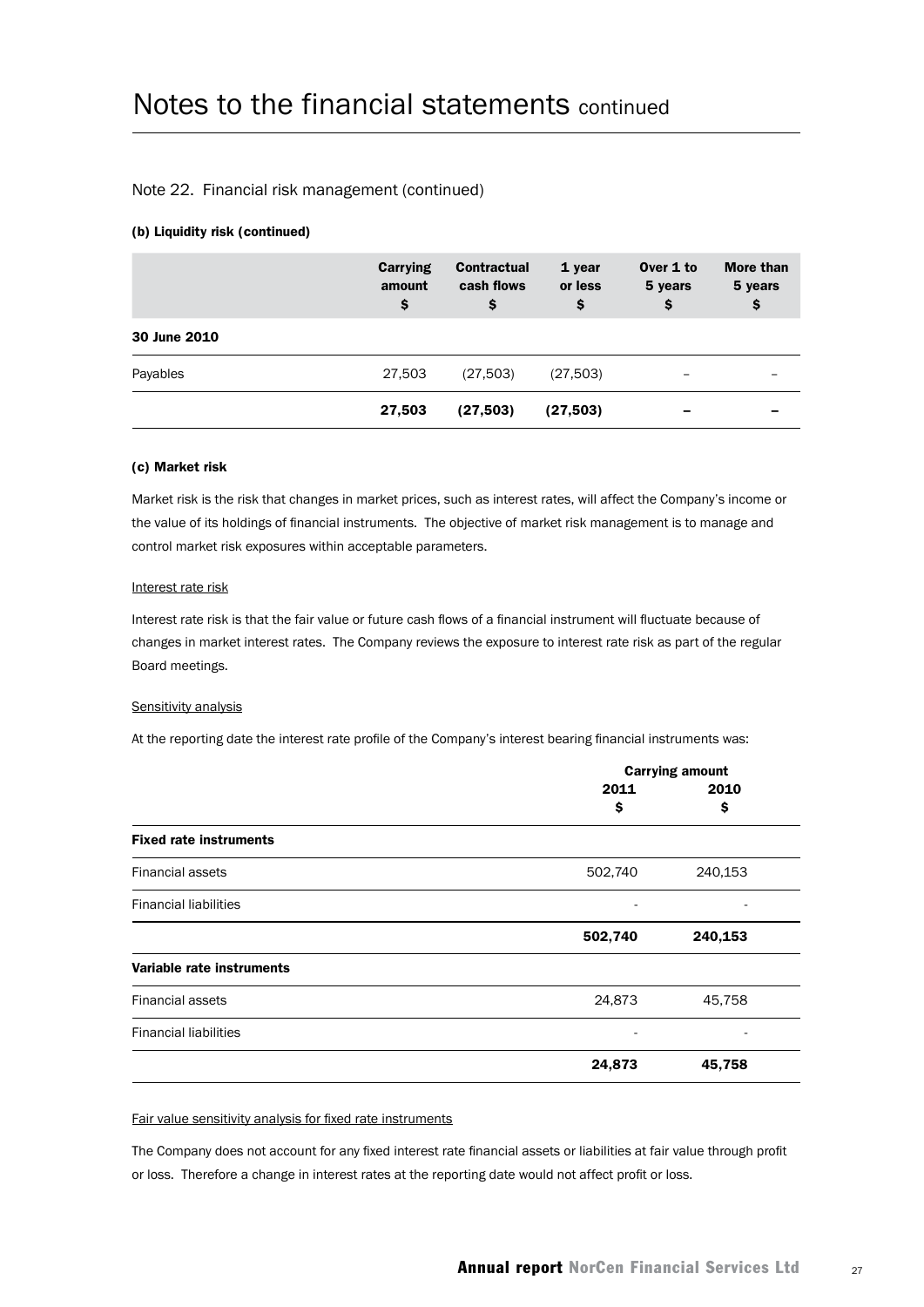#### Note 22. Financial risk management (continued)

#### (c) Market risk (continued)

#### Cash flow sensitivity analysis for variable rate instruments

A change of 100 basis points in interest rates at the reporting date would have no impact on profit or retained earnings. For the analysis performed on the same basis as at 30 June 2010 there was also no impact. As at both dates this assumes all other variables remain constant.

#### (d) Net fair values

The net fair values of financial assets and liabilities approximate the carrying values as disclosed in the Statement of Financial Position. The Company does not have any unrecognised financial instruments at year end.

#### (e) Capital management

The Board's policy is to maintain a strong capital base so as to sustain future development of the Company. The Board of Directors monitor the return on capital and the level of dividends to shareholders. Capital is represented by total equity as recorded in the Statement of Financial Position.

In accordance with the franchise agreement, in any 12 month period, the funds distributed to shareholders shall not exceed the Distribution Limit.

- (i) the Distribution Limit is the greater of:
	- (a) 20% of the profit or funds of the Franchisee otherwise available for distribution to shareholders in that 12 month period; and
	- (b) subject to the availability of distributable profits, the Relevant Rate of Return multiplied by the average level of share capital of the Franchisee over that 12 month period; and
- (ii) the Relevant Rate of Return is equal to the weighted average interest rate on 90 day bank bills over that 12 month period plus 5%.

The Board is managing the growth of the business in line with this requirement. There are no other externally imposed capital requirements, although the nature of the Company is such that amounts will be paid in the form of charitable donations and sponsorship. Charitable donations and sponsorship paid for the year ended 30 June 2011 can be seen in the Statement of Comprehensive Income.

There were no changes in the Company's approach to capital management during the year.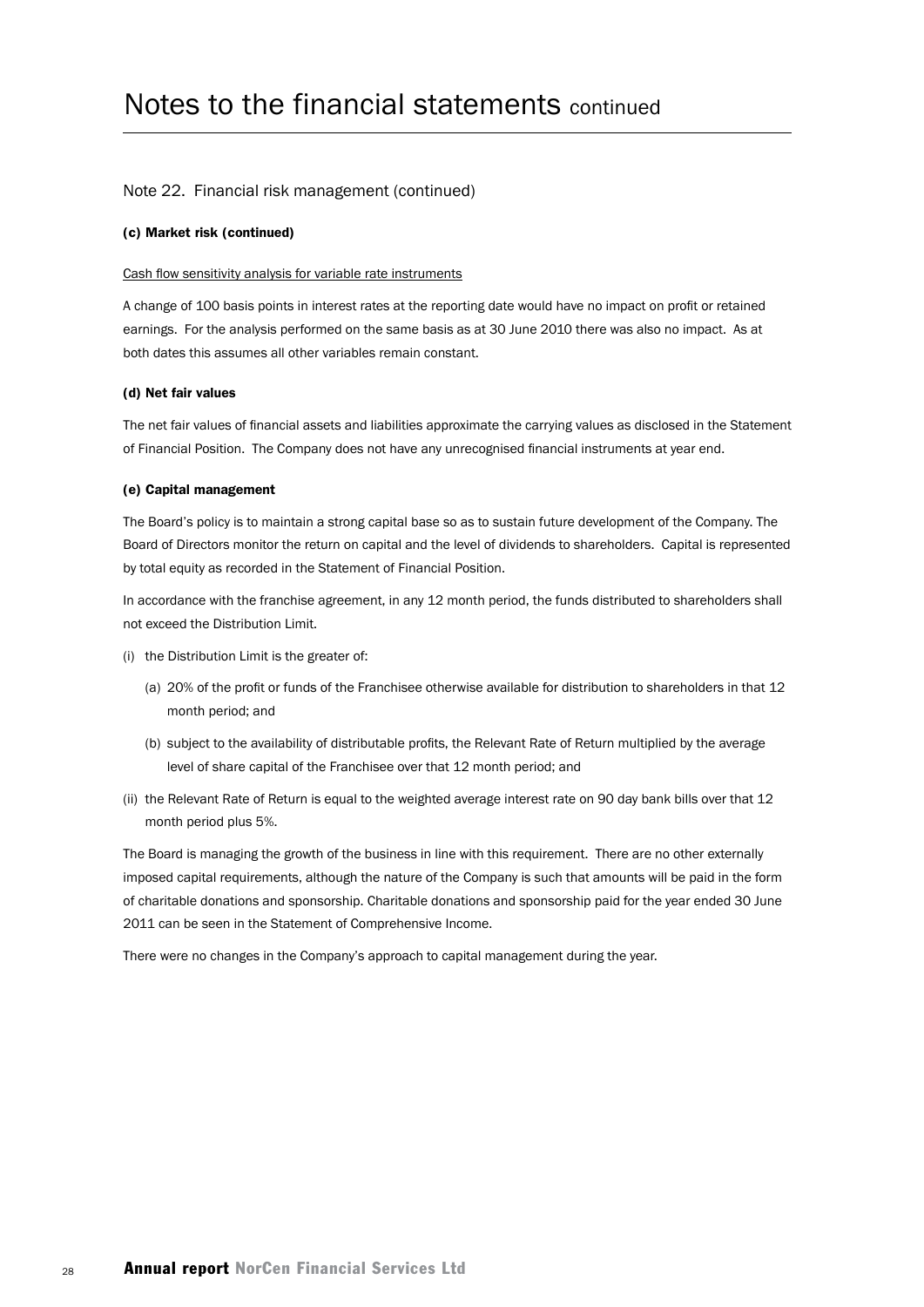# Directors' declaration

In accordance with a resolution of the Directors of Norcen Financial Services Ltd, I state that:

In the opinion of the Directors:

- (a) the financial statements and notes of the Company are in accordance with the Corporations Act 2001, including:
	- (i) giving a true and fair view of the Company's financial position as at 30 June 2011 and of their performance for the year ended on that date; and
	- (ii) complying with Accounting Standards in Australia, International Financial Reporting Standards and Corporations Regulations 2001; and
- (b) there are reasonable grounds to believe that the Company will be able to pay its debts as and when they become due and payable.

Peter Graham, Chairperson

Signed at Wallan on 30 August 2011.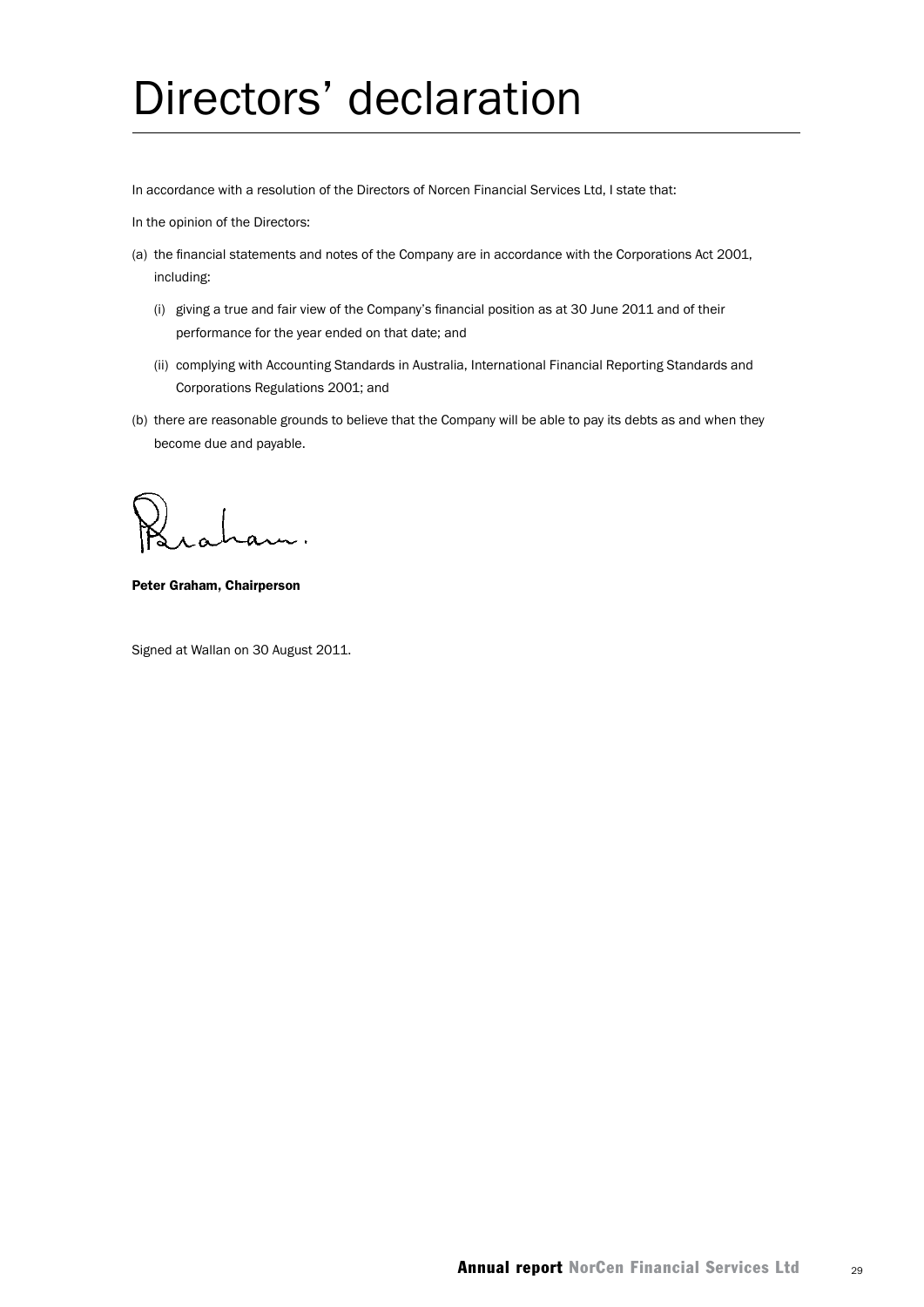# Independent audit report



Chartered Accountants

#### **INDEPENDENT AUDIT REPORT TO THE MEMBERS OF NORCEN FINANCIAL SERVICES LTD**

#### **SCOPE**

The financial report comprises the statement of financial position, statement of comprehensive income, statement of cash flows, statement of changes in equity, accompanying notes to the financial statements, and the directors' declaration for Norcen Financial Services Ltd, for the year ended 30 June 2011.

The directors of the company are responsible for preparing a financial report that gives a true and fair view of the financial position and performance of the company, and that complies with Accounting Standards in Australia, in accordance with the Corporations Act 2001. This includes responsibility for the maintenance of adequate accounting records and internal controls that are established to prevent and detect fraud and error, and for the accounting policies and accounting estimates inherent in the financial report.

#### Audit approach

We conducted an independent audit of the financial report in order to express an opinion on it to the members of the company. Our audit has been conducted in accordance with Australian Auditing Standards in order to provide reasonable assurance as to whether the financial report is free of material misstatement. The nature of an audit is influenced by factors such as the use of professional judgement, selective testing, the inherent limitations of internal control, and the availability of persuasive rather than conclusive evidence. Therefore, an audit cannot guarantee that all material misstatements have been detected.

We performed procedures to assess whether in all material respects the financial report presents fairly in accordance with the Corporations Act 2001, including compliance with Accounting Standards in Australia, and other mandatory financial reporting requirements in Australia, a view which is consistent with our understanding of the company's financial position, and of its performance as represented by the results of its operations and cash flows.

We formed our audit opinion on the basis of these procedures, which included:

- examining, on a test basis, information to provide evidence supporting the amounts and disclosures in the financial report; and
- assessing the appropriateness of the accounting policies and disclosures used and the reasonableness of significant account estimates made by the directors.

While we considered the effectiveness of management's internal controls over financial reporting when determining the nature and extent of our procedures, our audit was not designed to provide assurance on internal controls.

We performed procedures to assess whether the substance of business transactions was accurately reflected in the financial report. These and our other procedures did not include consideration or judgement of the appropriateness or reasonableness of the business plans or strategies adopted by the directors and management of the company.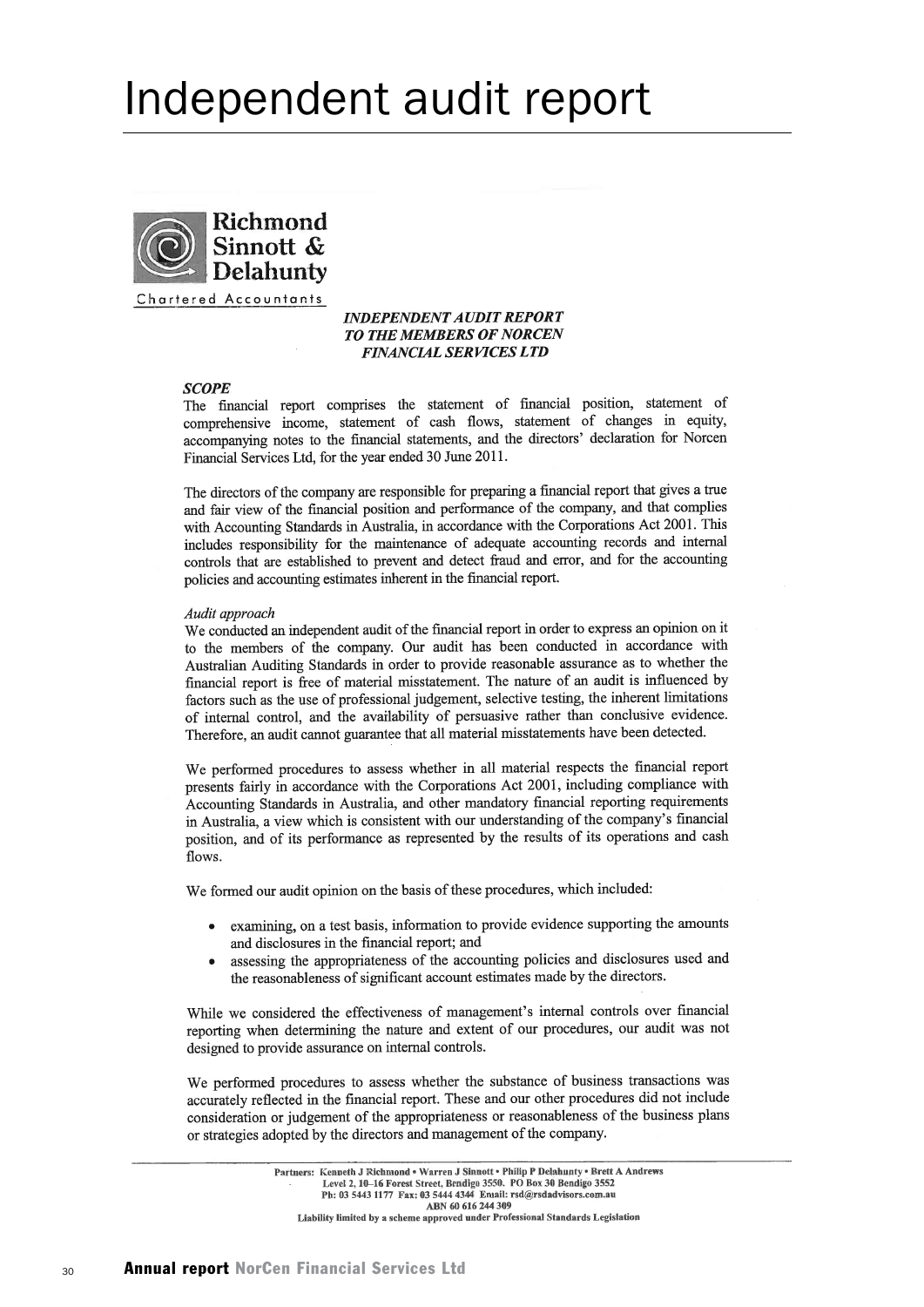## Independent audit report continued

#### **INDEPENDENCE**

We are independent of the company, and have met the independence requirements of Australian professional ethical pronouncements and the Corporations Act 2001.

#### **AUDIT OPINION**

In our opinion, the financial report of Norcen Financial Services Ltd is in accordance with:

 $(a)$ the Corporations Act 2001 including:

- giving a true and fair view of the company's financial position as at  $(i)$ 30 June 2011 and of its performance for the year ended on that date; and
- complying with Accounting Standards and the Corporations Regulations  $(ii)$ 2001; and

 $(b)$ 

other mandatory professional reporting requirements in Australia.

Richmond Script & Delahunty

RICHMOND SINNOTT & DELAHUNTY Chartered Accountants

W. J. SINNOTT Partner Bendigo

Date: 30 August 2011